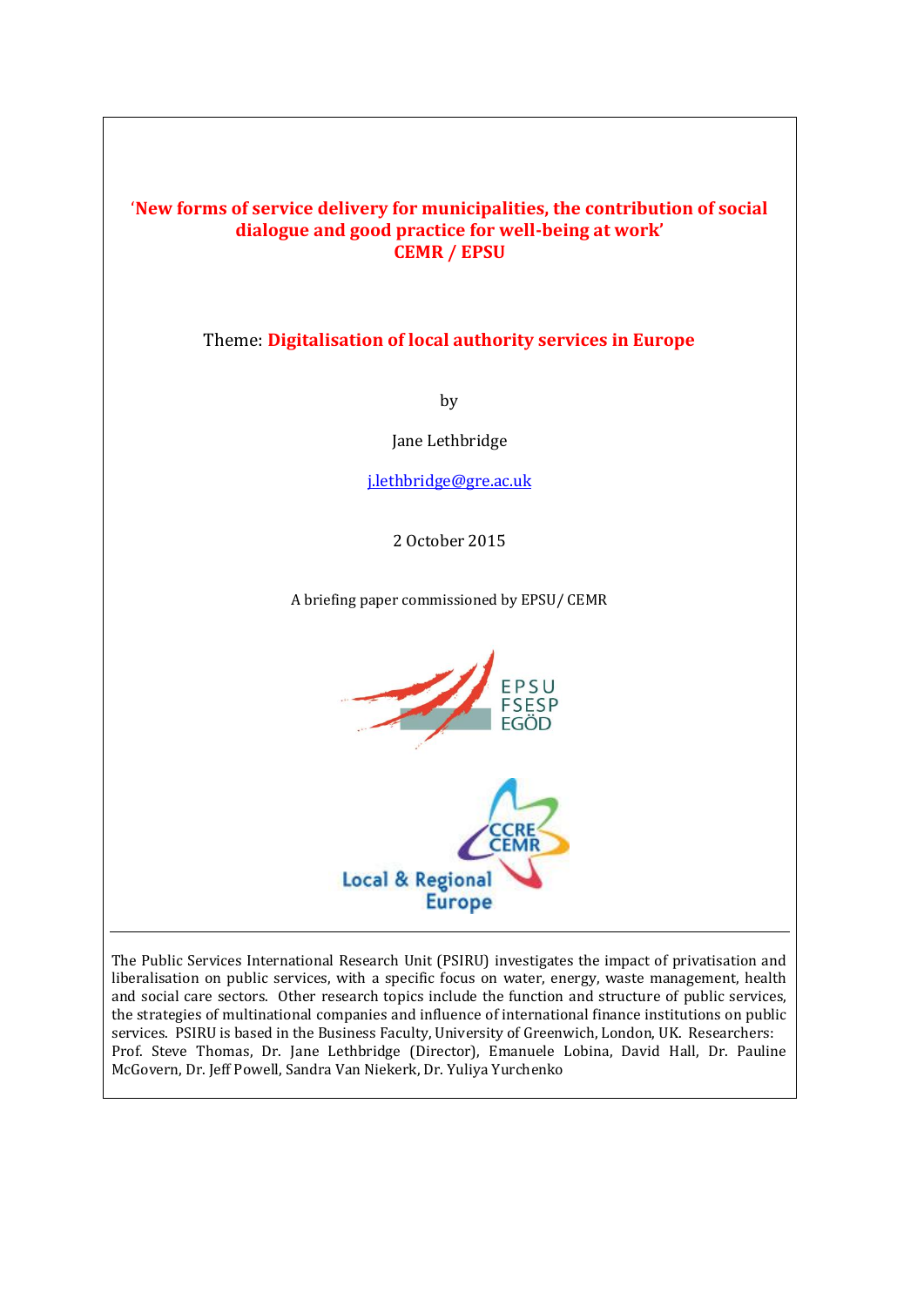### Contents

| 1. |                                                                                              |  |
|----|----------------------------------------------------------------------------------------------|--|
| 2. |                                                                                              |  |
| 3. |                                                                                              |  |
|    |                                                                                              |  |
| 4. |                                                                                              |  |
| 5. | What are the types/ forms of organisational re-structuring – outsourcing, contracting out of |  |
| 6. | How does this organisational re-structuring influence health and wellbeing at work? 13       |  |
| 7. |                                                                                              |  |
|    |                                                                                              |  |
|    |                                                                                              |  |
| 8. |                                                                                              |  |
| 9. |                                                                                              |  |
|    |                                                                                              |  |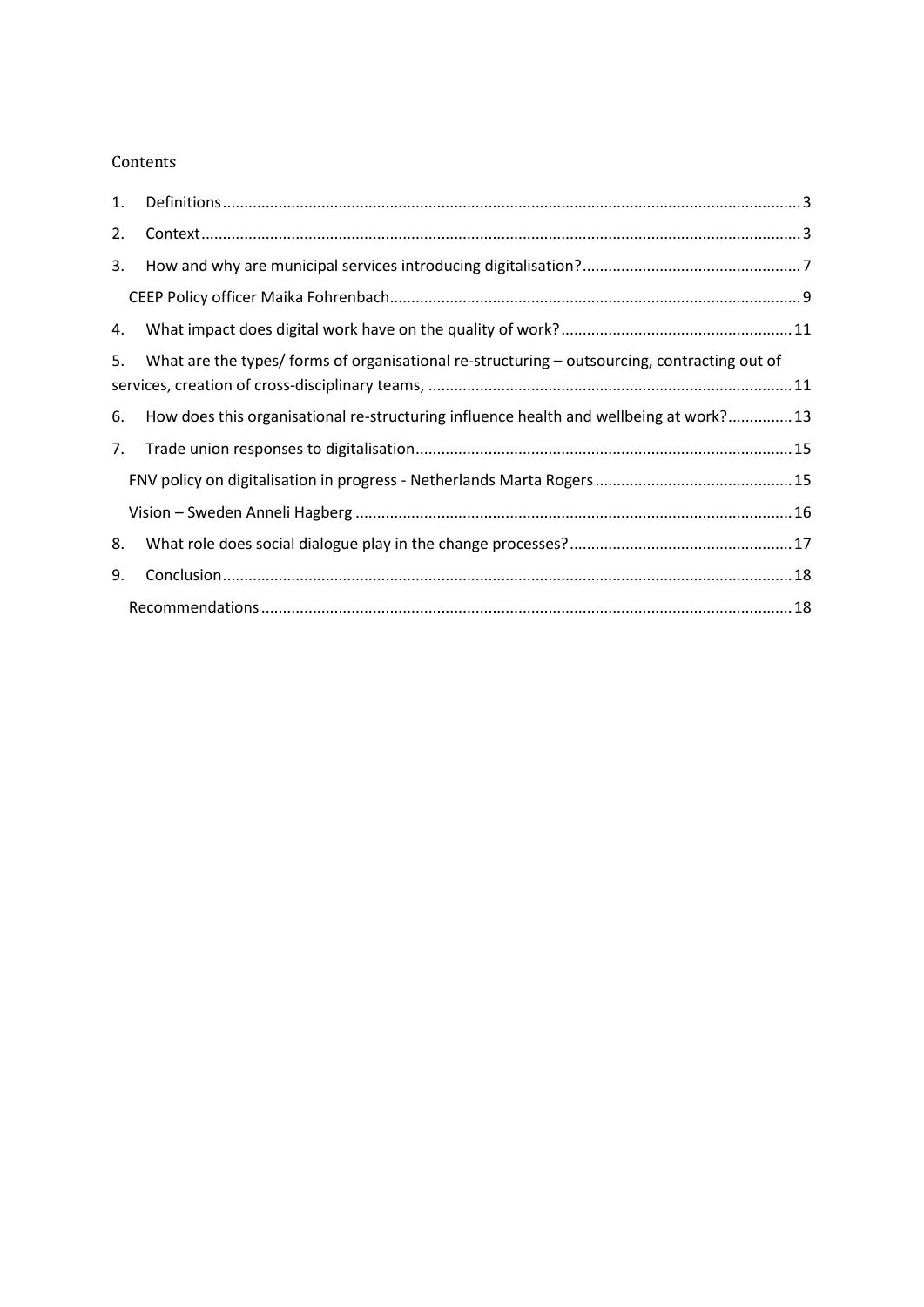# '**New forms of service delivery for municipalities, the contribution of social dialogue and good practice for well-being at work' CEMR / EPSU**

## Theme: **Digitalisation of local authority services in Europe**

This report identifies trends in the digitalisation of local authority services within Europe, with a special focus on Denmark, Finland, France, Italy, Scotland/ UK, Germany, Estonia, Croatia. It includes discussions and case studies which were generated from the seminar 'Identifying new forms of service delivery in municipalities, technological development and the impact on the workforce and employers – the challenge of digitalisation' held on 21st September 2015 in Brussels.

This report addressed the following research questions:

- How and why are municipal services introducing digitalisation?
- Which services are being affected by increased digitalisation?
- What does digital work mean impact on quality of work?
- What forms of organisational re-structuring are taking place?
- How does this organisational re-structuring influence health and wellbeing at work?
- What role does social dialogue play in the change processes?

# <span id="page-2-0"></span>**1. Definitions**

This report draws on two definitions of digitalisation. First, digitalisation has been defined as the "*adoption or increase in use of digital or computer technology by an organization, industry, country, etc*". 1 Second, and in a broader sense, digitalisation has been defined as "*economic and social transformation triggered by the massive adoption of digital technologies to generate, process, share and transact information*". 2 These two definitions start to capture the impact of digitalisation in that it is a transformative process which had only just started to impact on local and regional government. The term e-government is defined as "*using information and communications technologies to support modernised, joined up and seamless public services*." <sup>3</sup>

The adoption of digital technologies in government and specifically municipal services has been gradually expanding since the 1990s. These definitions show that there is a difference between digitalisation, which refers to the use of digital technology and e-government, which uses information and communications technologies, to improve delivery of public services. This paper aims to highlight how these processes relate but does not assume that digitalisation necessarily leads to improved public services. Rather, digitalisation is part of a process of introducing new technologies which impact on workers and their control of the work process.

## <span id="page-2-1"></span>**2. Context**

There are several reasons for the gradual adoption of digital ways of delivering public services, which can be related to the influence of the European Union and its modernisation agenda, the impact of austerity policies on local and regional government spending and the use of digital technologies to provide information to the public in new and different ways.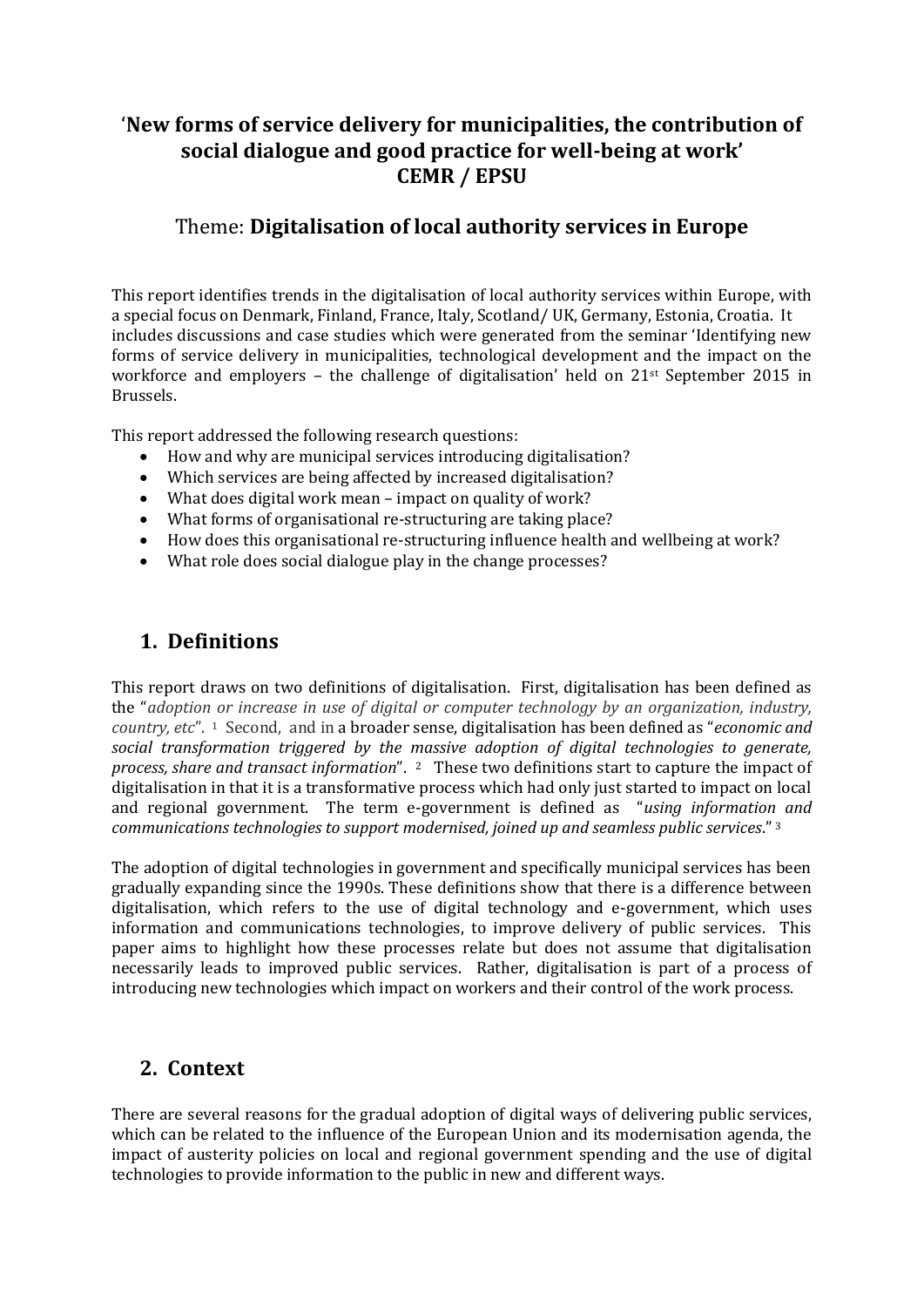#### European level e-government and digitalisation

At EU level, digitalisation is considered as part of a modernising government agenda and playing an integral role in the development of the knowledge economy. The Malmo Declaration (2009) identified four priorities:

- *Empower citizens and businesses;*
- *Reinforce mobility in the Single Market;*
- *Enable efficiency and effectiveness;*
- *Create necessary key enablers and pre‐conditions for the above priorities.*

The development of e-government is dependent on citizens having access to on-line services, either at home or in the community, a telecommunications infrastructure which covers the whole country and citizens with a level of education and computer literacy that enables them to use new digital services. <sup>4</sup> 5 6

Part of the 'Europe 2020' strategy, launched in 2010 aimed to stimulate growth as well as implement structural reforms. The 'Digital Agenda' was one of the initiatives outlined as part of the implementation of Europe 2020. The 2015 'Digital Single Market Strategy' goals include measures to improve the functioning of the internal market, e.g. cross-border e-commerce, reducing costs of parcel delivery and changes in telecom rules. The three pillars of the Digital Single Market Strategy cover: 1) Removal of digital barriers to improve access for consumers and businesses; 2) Creating rules which match the pace of digital technology and support infrastructure development; 3) Take advantages of digitalisation, through the use of ICT infrastructure and technologies, in relation to the economy, industry and employment, including government at all levels. <sup>7</sup> The third pillar has implications for the way in which government data is shared and stored. A new EU e-government action plan for 2016-2020 is currently being developed, which will provide targets for the expansion of e-government services. <sup>8</sup>

Although framed as part of expanding the 'knowledge society' and the single market, EU digital policy is also part of a strategy to reduce government administration. A 2012 report on 'Egovernment and the reduction of administrative burden' <sup>9</sup> examined how EU countries were reducing administration through the expansion of e-government. It identified three strategies which all separately contribute to increased levels of e-government:

- 1. The principle of 'once only' registration of relevant data;
- 2. Simplification and personalisation strategies and;
- 3. Digital-by-default strategies, where digital services are the immediate form of service provided. <sup>10</sup>

Although central government plays a lead role in the promotion of the 'once only' principle, local/ municipal governments are active with other personalization strategies. E-health and telemedicine are another expanding area of e-government. The EU has developed an action plan on "e-health- making health care better for European citizens – an action plan for the European e-health area". Part of the reason for the promotion of e-health policies is to provide information for patients and citizens to improve health and well-being. Digitalisation can improve the working life of health care practitioners through the use of electronic records, diagnosis and a safer work environment. E-health systems also contribute to the administration and management of health services, bringing administrative and clinical data together. <sup>11</sup>

A 2012 EU report on digitalization in Europe measured progress on four government service clusters.

- 1. Income generating for government e.g. taxation
- 2. Registration e.g. births, marriages, deaths
- 3. Service returns health, social, libraries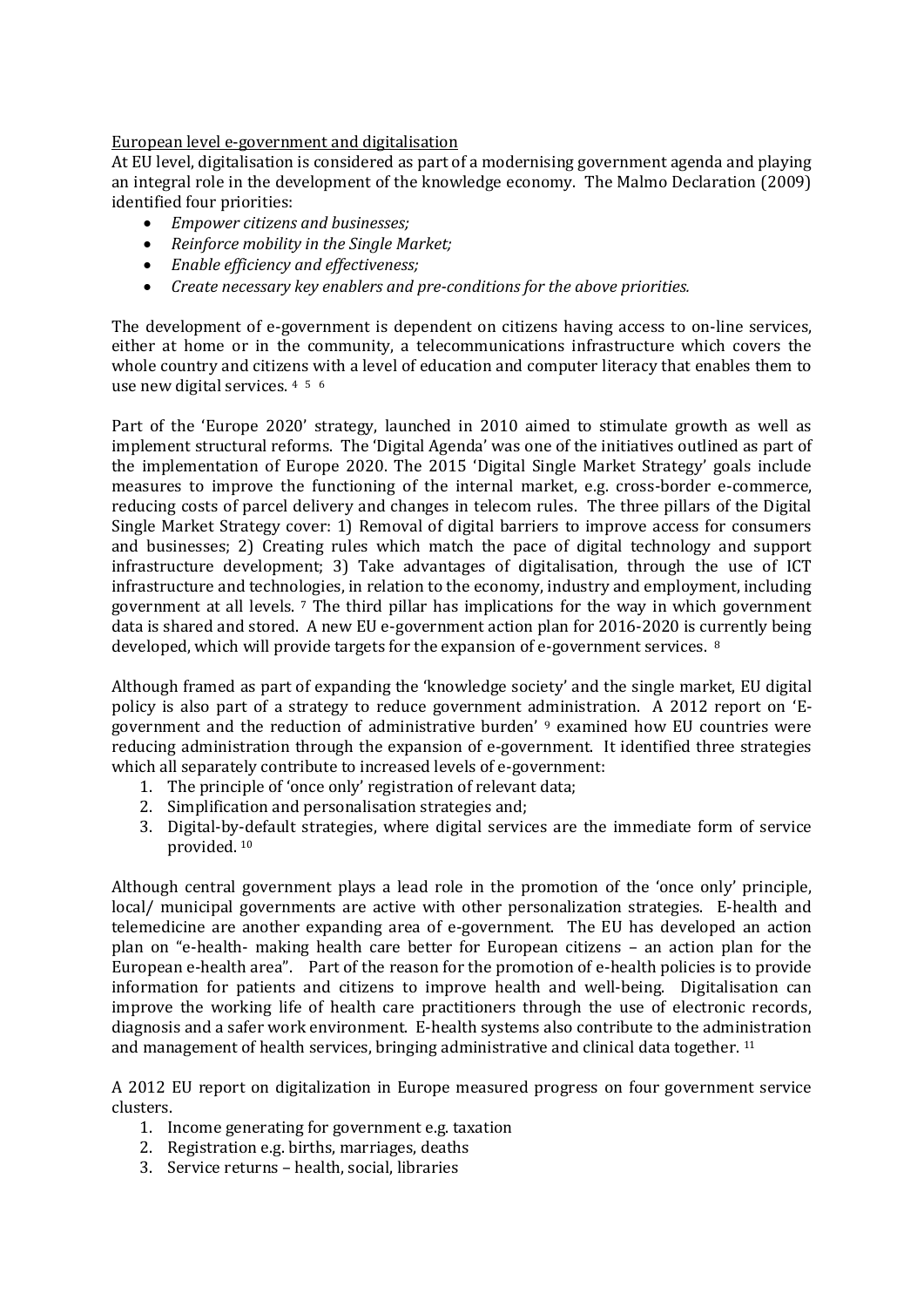4. Permits and licences – building, education, passport. <sup>12</sup>

Governments have prioritised the development of income generating services but are gradually expanding other types of services which require citizen-government exchanges. Table 1 shows the different levels of household internet access and participation in e-government activities in a group of EU countries with different levels of internet access. This shows that although overall internet access levels may be high, the extent to which individuals obtain information and submit forms is much lower.

| 2013               | Germany | <b>Finland</b> | <b>Denmark</b> | <b>Estonia</b> | <b>Italy</b> | UK  | <b>France</b> | Croatia |
|--------------------|---------|----------------|----------------|----------------|--------------|-----|---------------|---------|
| Household          | 89%     | 90%            | 93%            | 83%            | 73%          | 90% | 83%           | 65%     |
| Level              |         |                |                |                |              |     |               |         |
| internet           |         |                |                |                |              |     |               |         |
| access             |         |                |                |                |              |     |               |         |
| <b>Individuals</b> | 52%     | 76%            | 81%            | 48%            | 20%          | 40% | 48%           | 17%     |
| obtaining          |         |                |                |                |              |     |               |         |
| information        |         |                |                |                |              |     |               |         |
| <b>Individuals</b> | 32%     | 60%            | 49%            | 25%            | 16%          | 31% | 40%           | 18%     |
| downloading        |         |                |                |                |              |     |               |         |
| forms              |         |                |                |                |              |     |               |         |
| <b>Individuals</b> | 16%     | 56%            | 66%            | 32%            | 11%          | 34% | 44%           | 10%     |
| returning          |         |                |                |                |              |     |               |         |
| filled forms       |         |                |                |                |              |     |               |         |
| <b>Business</b>    | 98%     | 100%           | 99%            | 96%            | 98%          | 95% | 99%           | ?       |
| level              |         |                |                |                |              |     |               |         |
| internet           |         |                |                |                |              |     |               |         |
| access             |         |                |                |                |              |     |               |         |

| Table 1: Levels of household internet access and participation in e-government activities |  |  |
|-------------------------------------------------------------------------------------------|--|--|
|-------------------------------------------------------------------------------------------|--|--|

Source: European Commission E-government factsheets

Table 1 shows the different levels of internet access and the use of the internet to access information and upload and send forms in eight countries. Businesses have higher levels of internet access than households in all of the eight countries. Household levels of internet access range from 65% in Croatia to 93% in Denmark. The percentages of individuals searching for information, downloading forms or returning filled forms show much lower rates. This suggests that although household access to the internet is increasing to over 80% of households, the percentage of individuals taking advantages of e-government is growing much more slowly. In some countries, the individual percentages for searching, downloading and returning filled forms has dropped over the last four years, for example Italy, France and Estonia. <sup>13</sup>

Many digital services involve a direct interface between citizen and municipality. This raises questions about the level of digital involvement of the local population within municipal boundaries. In the UK, 9 million people are considered to be digitally excluded.14 Older people, people with disabilities and people in low income groups are most likely to experience problems in accessing the internet, whether because of lack of access to hardware and/or lack of digital skills.15 When introducing digital services for basic services, provision for the digitally excluded population will have to addressed by local governments, but more research is needed to understand how people use the internet for particular types of services, especially at local municipal levels.

The use of digital services for increasing citizen participation has been considered for several years. A 2012 survey found that local government use of social media and Web 2.0 (a more recent version of the world wide web which allows people to collaborate and share information online) was mainly limited to information provision through RSS feeds. However, the use of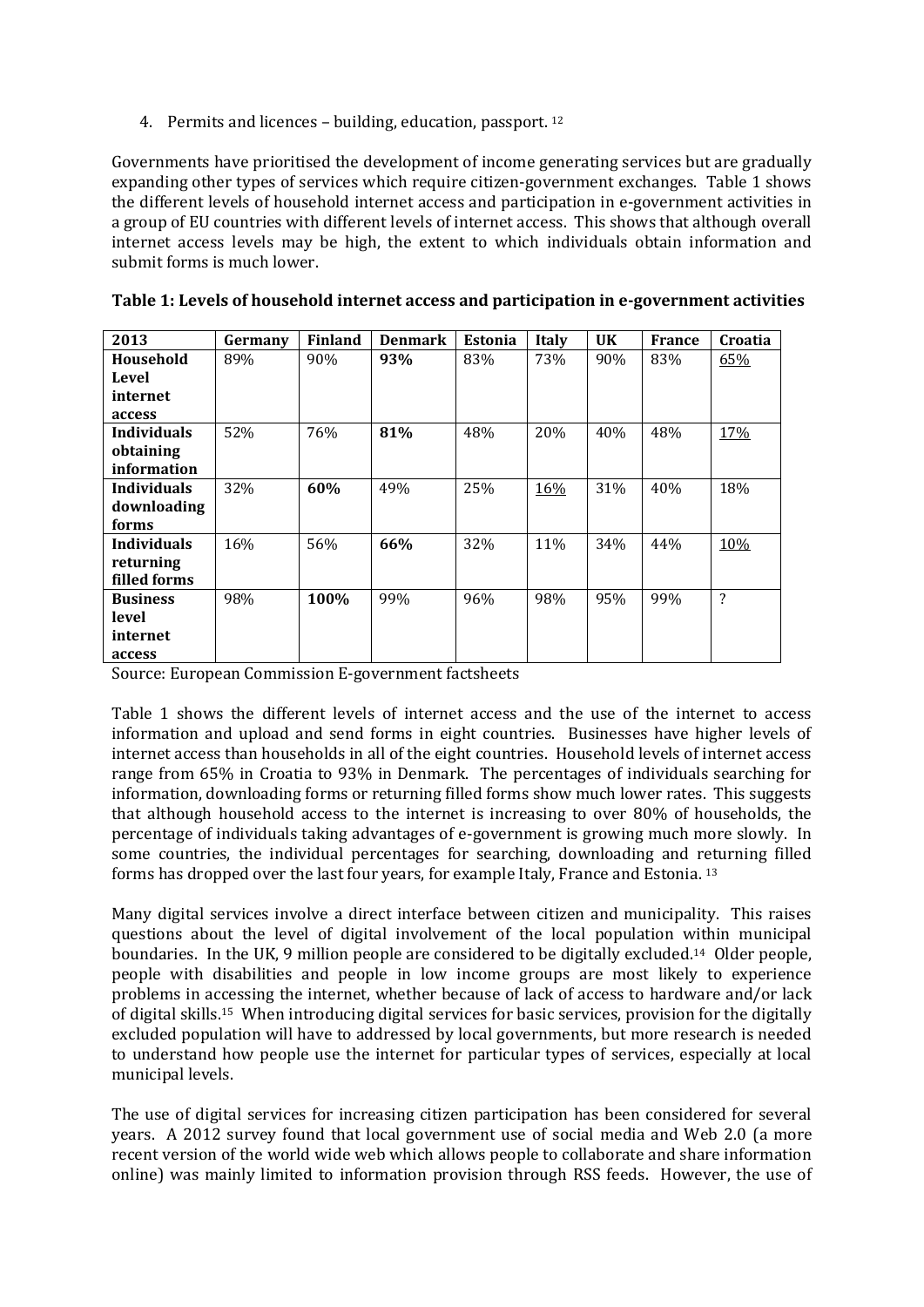Web 2.0 to extend dialogue between local and regional governments and their citizens was limited because there was a limited use of podcasts, real time webcasts and specific social networks, all indicators of citizen-to-citizen dialogue. Bonson *et al* (2012) found that this had some fundamental implications for the future. As citizens were already discussing local policies on- line, local governments should take the opportunity to enter into these discussions as peers rather than experts. This means that the more intense use of Web 2.0 will have to involve a new relationship between local governments and citizens in terms of policy, leadership and governance, which would result in "*a more consultative, participatory, collaborative and transparent government*". <sup>16</sup>

Both the EU and the UN highlight the evolution of e-government which covers several stages which moves from provision of information to different degrees of interaction and full integration. The value of this model is that it acknowledges that the incorporation of digital technologies into the operation of government has to be seen as a process of evolution.17 The four main stages are:

- 1. **Emerging** limited and static information;
- 2. **Enhanced** one-way interaction regularly updated information on public policy & governance, links provided to documents, forms, reports;
- 3. **Transactional** two way interaction between government to citizen and citizen to government communications, e.g. passport renewal, paying taxes and payment for services transactions;
- 4. **Connected** total integration of all services across administrative and departmental boundaries, back-office integration of departments and cross unit information sharing. 18

#### Denmark

Denmark has the highest rate of broadband connectivity in Europe. Although this high level of connectivity is significant for digital government plans, the Danish strategy was also influenced by the financial crisis. '*Ambitions for More*', the Danish government economic growth plan, sets out how digital solutions and new technology will save/provide DKK 3 billion every year until 2020.19 The Danish government e-government strategy (2011-15) has three aims: No more printed forms and letters; New Digital Welfare; Digital solutions for closer collaboration.20 The act states that citizens and businesses must have a digital letter box for receiving digital letters from the public authorities. The Danish government, Local Government Denmark and Danish Regions have jointly launched a common public sector 'Strategy for Digital Welfare 2013-2020'. 21

There is an emphasis on applying existing ICT solutions more effectively rather than developing new ICT solutions. Digital welfare is considered part of the process of modernising schools, the health service and eldercare, with an increasing use of digital communications instead of face to face meetings. 22 This has implications for the way in which care is delivered.

Digitalisation of health care is an area of public services which is expanding. In Denmark, 'Implementing tele-medical ulcer assessment in all Danish regions and municipalities' has changed the way in which nurses communicate with the hospital when seeing ulcer patients in their homes. The nurse communicates with the hospital in a web journal from a cell phone or tablet. She uploads photos to the journal of ulcers. The hospital can than assess the ulcer without seeing the patient. Municipal nurses were positive about the introduction of this new service and felt that digitalisation would lead to job enrichment and employee satisfaction. <sup>23</sup>

#### Germany

Since the late 1990s, Germany has been progressing through the four main stages of digital government, starting with a government portal which provided information and services to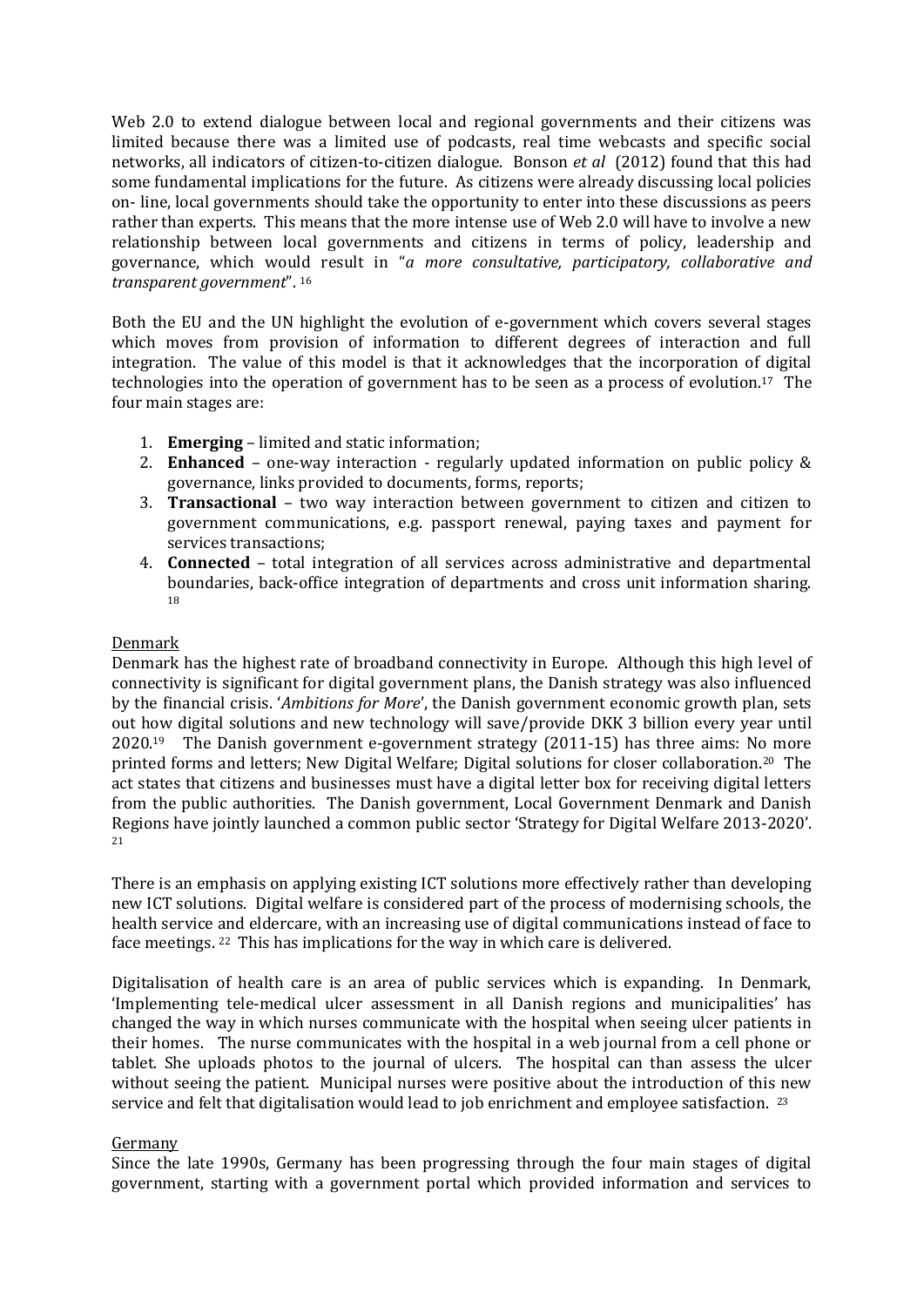citizens in 2001. This was followed by government departments identifying services which could be delivered digitally and increased use of digital systems by government at federal, state and municipal level. Services for citizens and business have expanded. It is now entering the 'connected' stage four of digital government.

In Germany, 84 % of individuals had internet access and in 2010 an e-ID card was launched, reflecting this high level of connectivity. In 2010, an Inter-Länder (state government) Agreement was introduced, which provided the basis for the cooperation of the Federal Government and state governments in relation to use of ICT in government. This agreement also established an IT Planning Council to coordinate digital government activities, which focused on an e-ID Strategy, to support citizens to exchange secure data with the government and businesses through the internet, with the aim of protecting 'electronic identities' and ensuring the secure use of the e-public services. This showed how the German government addressed security issues for its citizens.

In Germany, legislation has been used to support and encourage different parts of government to cooperate to deliver simpler public services. On 1 August 2013, a new e-government law was approved, which aims to 'facilitate electronic communication with the administration and to enable federal, state and local governments to provide simpler, more user-friendly and efficient e-government services'. Germany has been influenced by the Danish experience of digitizing records management, administration work and casework to seven ministries and is seeking to adopt some of the same training and capacity building strategies.

#### Croatia

In contrast, the adoption of e-government by Croatia in 2006 was the result of funding by the USAID/Croatia Operational Plan, which started to promote eGovernment as part of the Local Government Reform Programme. 50 local government organisations/ authorities adopted new e-government systems in order to increase transparency and respond to needs of businesses planning local investments. 24 This shows that e-government is sometimes part of a wider process of public management reform.

A study of how the financial crisis has affected the expansion of e-government in Europe identified the decline in EU funds which were used for e-government research and development. Between 2001 and 2006, there were two large projects which explored egovernment development: the Consortium for Open Source Software in Public Administration (COSPA) and; Free/Libre and Open Source Software (FLOSS). These projects aimed to develop methodologies, business models and frameworks for implementing and using open source software in public administration around Europe. <sup>25</sup> After 2006, although there were no new large research projects, the results of these earlier projects were used by local governments in Germany (Munich), Austria (Vienna) and Spain (Extremadura).

## <span id="page-6-0"></span>**3. How and why are municipal services introducing digitalisation?**

The introduction of e-government and the related digitalisation of public services have been taking place in most countries for over a decade. Countries show that there are different strategies for increasing digitalisation and e-government. Several countries adopted national strategies to promote a digital strategy. The use of legislation and government strategies are used to trigger the changes that countries have to work through in order to increase the increase citizen involvement in the digitalisation in government services. Table 2 shows 12 basic services which are affected by digitalisation as seen through the experience of the eight countries highlighting the impact on local and regional government.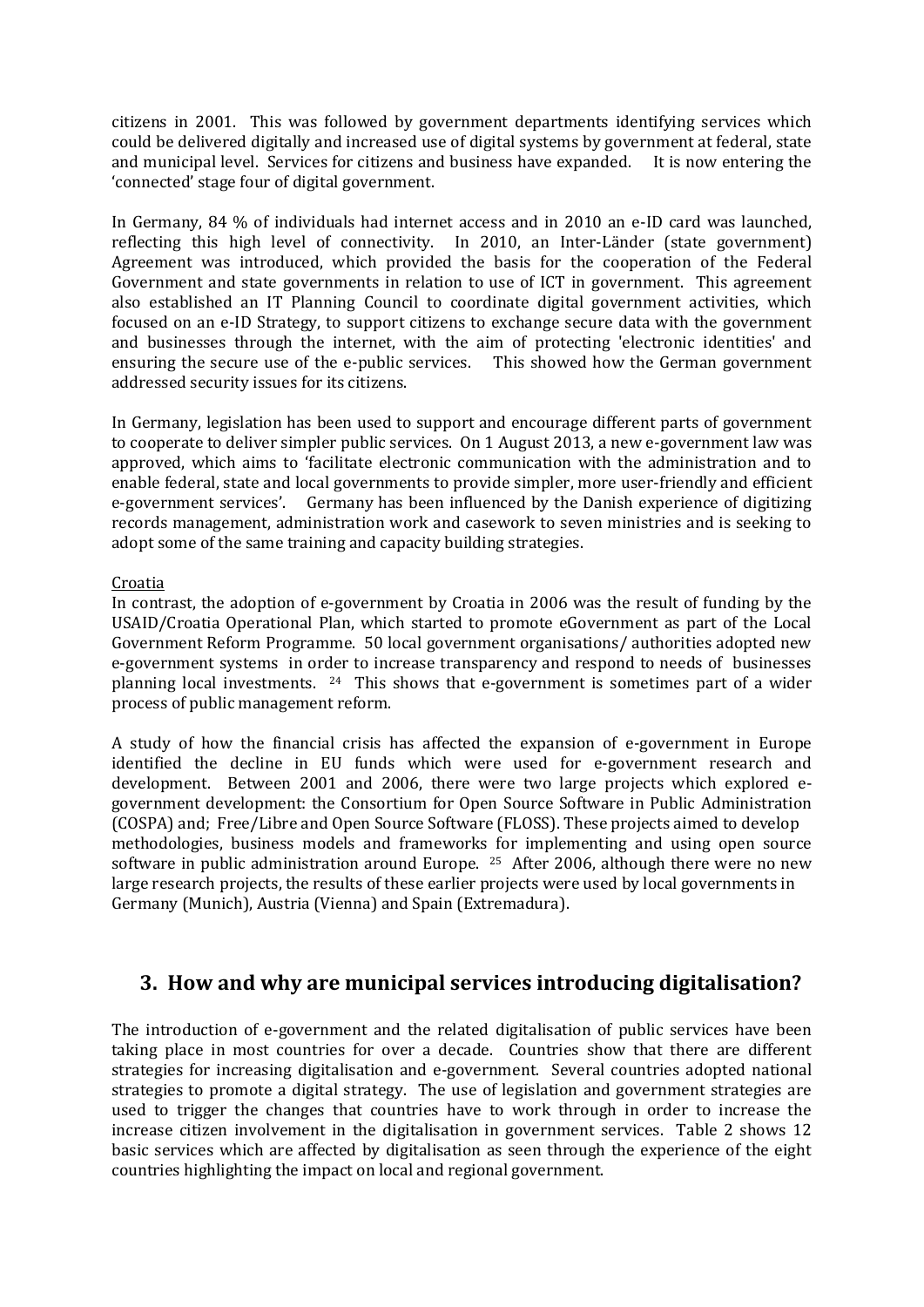Germany and Denmark have the most e-government services delivered through local and regional governments. Although the provision of public services at local, regional, federal and central government level is determined by historical national arrangements, there are several public services which are most often delivered through local and regional government. These include: application for building permission; registration of births, marriage and deaths; public libraries and; announcements of moving. The levels of digitalisation are highest in these areas.

|  | Table 2: Digitalised services by federal/central, regional and local government |
|--|---------------------------------------------------------------------------------|
|  |                                                                                 |

LG = Local Government; RG = Regional Government; FG = Federal Government; CG = Central Government

|                             | Germany   | Finland    | Denmark    | Estonia   | Italy | UK        | France  | Croatia |
|-----------------------------|-----------|------------|------------|-----------|-------|-----------|---------|---------|
| Income taxes                | FG/RG     |            |            |           |       |           |         |         |
|                             |           |            |            |           |       |           |         |         |
|                             |           |            |            |           |       |           |         |         |
| Job search                  |           |            |            |           |       |           |         |         |
| Social security             |           |            | <b>LRG</b> |           | RG    |           |         |         |
| Personal                    |           |            | <b>LRG</b> |           |       |           |         |         |
| documents-                  |           |            |            |           |       |           |         |         |
| passport                    |           |            |            |           |       |           |         |         |
| Driving licence             |           |            |            |           |       |           |         |         |
| Car registration            | <b>LG</b> |            |            |           |       |           | CG / LG |         |
|                             |           |            |            |           |       |           |         |         |
|                             | RG        | <b>LRG</b> | <b>LRG</b> | LG        | LG    |           | CG / LG |         |
| Application for<br>building |           |            |            |           |       | CG/<br>LG |         |         |
| permission                  |           |            |            |           |       |           |         |         |
| Declaration to              | F/RG      |            |            |           |       |           |         |         |
| police                      |           |            |            |           |       |           |         |         |
|                             |           |            |            |           |       |           |         |         |
| Public libraries            | F/LRG     | LRG&       |            |           |       | CG/       | CG / LG |         |
|                             |           | other      |            |           |       | /LG       |         |         |
|                             |           | agencies   |            |           |       |           |         |         |
| Certificates                | LG        |            | <b>LRG</b> | <b>LG</b> |       |           | CG / LG |         |
| births marriages            |           |            |            |           |       |           |         |         |
|                             |           |            |            |           |       |           |         |         |
| Enrolment HE/               |           |            |            |           |       |           |         |         |
| Universities                |           |            |            |           |       |           |         |         |
|                             |           |            |            |           |       |           |         |         |
| Announcement                | <b>LG</b> |            |            | Cent/     | LG    |           |         |         |
| of moving                   |           |            |            | LG        |       |           |         |         |
|                             |           |            |            |           |       |           |         |         |
| Health related              | n/a       |            | <b>LRG</b> |           | Cent/ |           |         |         |
| services                    |           |            |            |           | RG    |           |         |         |
|                             |           |            |            |           |       |           |         |         |

Source: EU survey of e-government in

An OECD survey of innovatory use of digital services provides examples of how digitalisation is being used by local and regional governments to provide public services more effectively. Many of these services are information-based. There are also examples of how digitalisation is being used to improve the effectiveness of the way in which local and regional governments operate.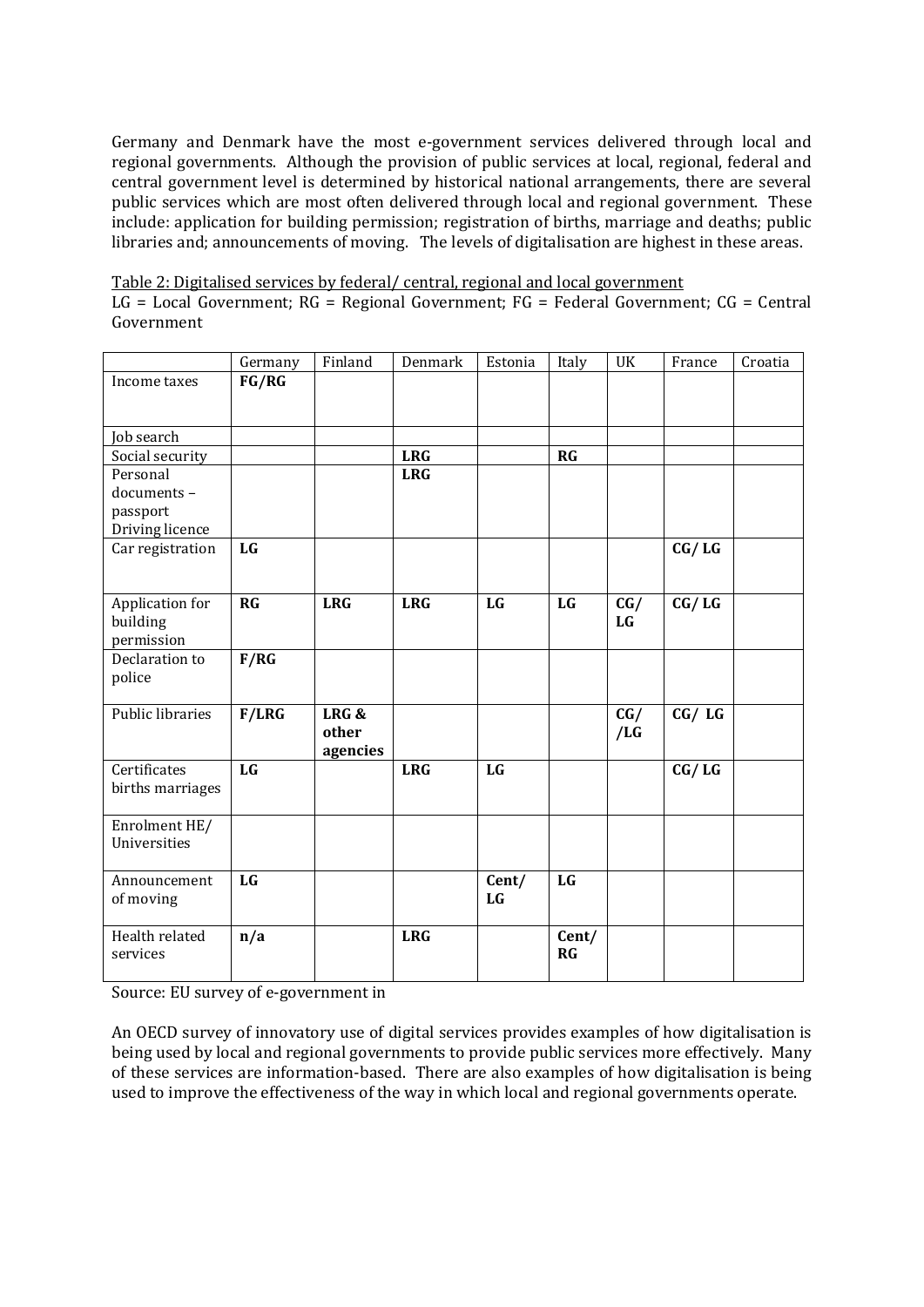#### **Table 3: Innovations in digital services**

| Country | Sector     | Project                                                                                                                                                    |
|---------|------------|------------------------------------------------------------------------------------------------------------------------------------------------------------|
| France  | Education  | <b>Collèges Connectés</b>                                                                                                                                  |
|         |            | Part of a the strategy to bring schools into the digital era, 72 middle                                                                                    |
|         |            | schools (pupils from age 11 to 15 years) have been selected to receive                                                                                     |
|         |            | support for integrating digital technology into their teaching and the                                                                                     |
|         |            | school administration. These 72 pilot "collèges connectés" are meant to be                                                                                 |
|         |            | innovation and change leaders                                                                                                                              |
| Spain   | Municipal  | <b>City Council Innovation Plan, Malaga</b>                                                                                                                |
|         |            | The aim is to simplify structures, processes, proceedings and tasks across                                                                                 |
|         |            | the municipality of Malaga, create a good governance culture and better                                                                                    |
|         |            | use of resources.                                                                                                                                          |
| Finland | Municipal  | New administrative model of the municipality of Utajärvi                                                                                                   |
|         |            | The new integrated management system is used to both implement the                                                                                         |
|         |            | strategy and assess its implementation. The new model organises the                                                                                        |
|         |            | work of elected representatives in accordance with Deming's PDCA cycle                                                                                     |
|         |            | (Plan, Do, Check, Act). Political matters are clearly separated from                                                                                       |
|         |            | operational tasks allowing elected representatives to focus on essential                                                                                   |
|         |            | issues. Therefore, officials will take more responsibility in clear-cut, non-<br>political matters, such as taking and implementing operational decisions. |
|         |            | Residents participate more in preparatory work through hearings and can                                                                                    |
|         |            | express their opinions through an electronic feedback system.                                                                                              |
| Italy   | Justice    | <b>INSIDER</b>                                                                                                                                             |
|         |            | I.N.S.I.D.E.R. (Illegal Detecting Network Security Intelligence and                                                                                        |
|         |            | Resources) is an investigation and intelligence system that aims to                                                                                        |
|         |            | improve legality and competitiveness of the region of Calabria. It is a tool                                                                               |
|         |            | designed for the police and the justice administration to identify the                                                                                     |
|         |            | boundaries between legal and illegal businesses.                                                                                                           |
| Sweden  | Health     | IT support for advanced care at home                                                                                                                       |
|         |            | This project supports advanced medical home care through the use of                                                                                        |
|         |            | information and communication technology (ICT). Advanced care in the                                                                                       |
|         |            | home provided by hospital staff, needs a different kind of support to                                                                                      |
|         |            | hospital care. The initial focus of the system was for palliative care of                                                                                  |
|         |            | terminally ill patients, but the scope has now been widened.                                                                                               |
| Germany | Childcare/ | <b>AMILIENWORKSTADT</b>                                                                                                                                    |
|         | Family     | Aims to improve the quality of education and care for children, advance                                                                                    |
|         |            | educational equality for children with a migrant background and from                                                                                       |
|         |            | socially disadvantaged families, facilitate stronger participation of families                                                                             |
|         |            | in the daily routine of child care facilities, build-up parental competencies,                                                                             |
|         |            | develop an integrated approach in working with families and a                                                                                              |
|         |            | neighbourhood network to support families.                                                                                                                 |
| United  | Health     | <b>Manchester Health Trainer Programme</b>                                                                                                                 |
| Kingdom |            | Links the National Health Service and local partners in order to train and                                                                                 |
|         |            | employ individuals as local health trainers in disadvantaged and at-risk                                                                                   |
|         |            | communities. These individuals have little or no work experience, but                                                                                      |
|         |            | local knowledge and insight into their neighbourhoods, along with a                                                                                        |
|         |            | passion for helping others to improve their health.                                                                                                        |

Source: EU Observatory of Public Sector Innovation

## <span id="page-8-0"></span>**CEEP Policy officer Maika Fohrenbach**

Information and communications technologies are contributing to new ways of delivering public services which will result in the "*emergence of a new generation of public services with a focus on the needs of a single consumer*". Three examples of public services which have benefitted from adopting new technologies are CAP Holdings Integrated Water Services,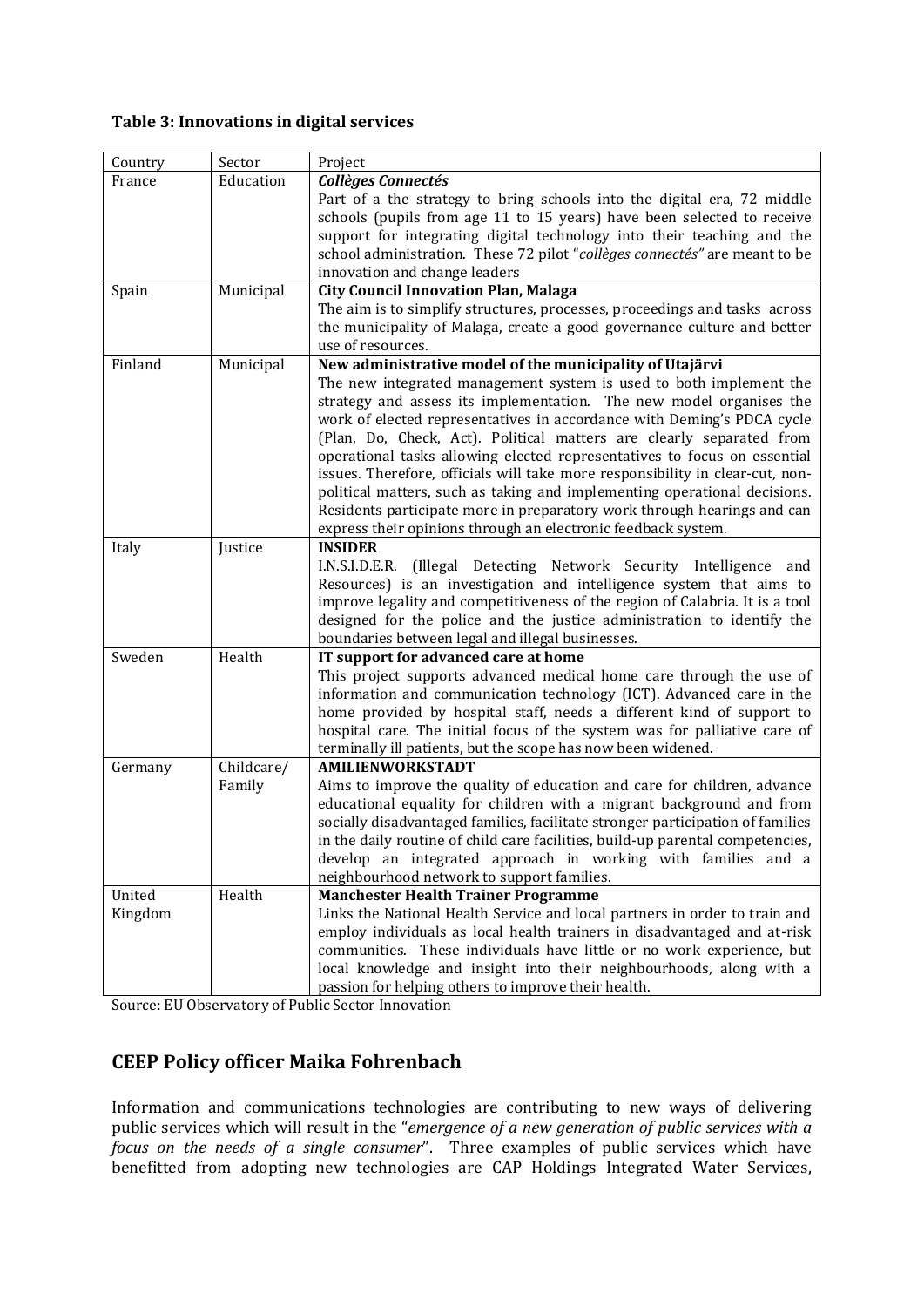Lombardy, Italy, Transport for London (TfL), London, England and Local Heroes, Lomma, Sweden. All three examples are outlined below.

#### **CAP Holdings Integrated water services in Lombardy, Italy**

Seven public water companies - CAP Group, BrianzAcque, Uniacque, Padania Acque, Lario Networks Holding, Sal and Pavia Waters - have come together to create "*Water Alliance - Acqua di Lombardia*" to provide water services to more than 5 million inhabitants (half the population of Lombardy). This integrated approach to water services has resulted in more investment, new business opportunities and greater transparency towards users. The group received funding from City of Milan to set up a data warehouse where data is integrated in one cycle for greater efficiency. The aim is to try and develop a commercial path following consumption patterns drawing on the concept of big data.

#### **Transport for London (TfL), London, UK**

TfL has developed innovative, intelligent transport systems by analysing passenger flows so that services can be planned better. Disruption is reduced. New business opportunities such as advertising have been created. TfL pioneered integrated ticketing, e.g Oyster card, which is a type of 'smart transport card'. TfL has introduced driver-less transport. There are improved inter-modal connections, allowing passengers to move from one mode of transport to another.

#### **Local Heroes, Lomma, Sweden**

Lomma is a town with 23,000 inhabitants with 2,700 companies and 1,700 run by a single owner. In 2014 "*My municipal engagement*" made municipal services available 24/7. These included about 30 e-services, for example, water consumption, child care, building permits. As these e-services were used more often, this led to an increased awareness of the value of internet access, which led to a demand for fast and reliable broadband connections. "Broadband in Lomma" was set up supported by local neighbour ambassadors groups.

These examples of innovative digital services show that digitalisation can provide new ways of delivering services or ways in which new services can be created that provide information to different user groups. There is the potential to create new public services.

#### Data security

In 2012, the EU published a draft European data privacy framework that includes a new regulation and a new directive. This will apply to all 27 member states, without ratification from member state being required. It will provide "*a single set of European rules on data protection that are valid across all member states*". Each national data protection authority will operate as a single one-stop-shop for businesses and citizens in each member state. Organisations will have to tell citizens what information is being collected and obtain consent from each individual for the collection of any personal information. 26 This will replace the Directive of 1995 (Directive 95/46/EC of the European Parliament and of the Council of 24 October 1995 on the protection of individuals with regard to the processing of personal data and on the free movement of such data). This has implications for local authorities in terms of their overall responsibilities to their citizens and for municipal workers who will require training to be able to operate within the new framework. New competencies will be needed.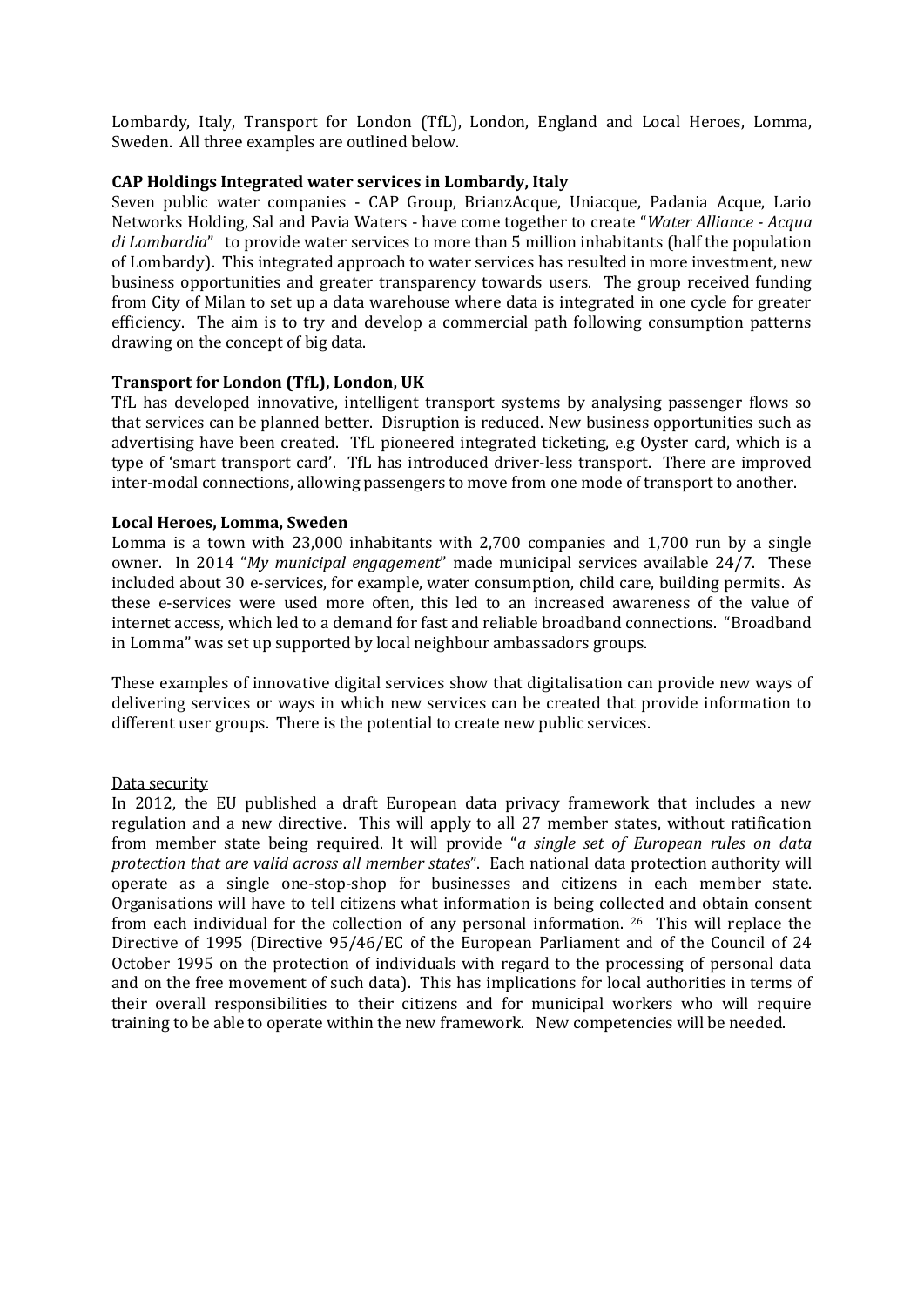# <span id="page-10-0"></span>**4. What impact does digital work have on the quality of work?**

Looking at what digitalisation means in relation to the quality of work, involves an analysis of how the working patterns of public sector workers change and how the adoption of digital technology to do tasks that were previously done manually affects different groups of workers. An study by Ernst & Young/ Danish Technological Institute (2012) found that e-government requires changes in organisational structures, operations and working practices. <sup>27</sup> It can lead to changes in job content, skills, relationship between administration and service users and changes in the relationship between different structures. In this way, e-government is introducing a new relationship between service providers and service users. Concepts of coproduction and immediate evaluation start to change the nature of the relationship between the user and service provider. The satisfaction of the user can be used as an indicator of service satisfaction which could be used against service providers. These changes may be mediated by new institutional systems. 28

There is a lack of research into the impact of digitalisation on jobs, skills and working conditions in the public sector. <sup>29</sup> The lack of research into the employment effects of ICT makes it difficult to assess the long term impact on employment in the public sector. One example of how the introduction of ICT affects the number of jobs can be seen in the closure of 10,000 post offices in the UK between 1979 and 2009. Due to a lack of systematic research about the impact of digitalisation on local and regional government, several studies will be discussed below which have explored some aspects of digitalisation and e-government on local government workforces.

# <span id="page-10-1"></span>**5. What are the types/ forms of organisational re-structuring – outsourcing, contracting out of services, creation of crossdisciplinary teams,**

In a study of organisational culture in municipalities, Schutten (2009) provided accounts of the different reactions of workers with externally focused job descriptions and those who were focused on internal operations. 30 There are differences in the way in which workers experience organisational change and this is important for understanding the effects of e-government programmes. Schutten (2009) found that there is a relationship between organisational culture and a worker's job description. Workers who work with internal clients perceive the organisational culture as internally focused. This is in contrast to workers who work with external clients who see the organisational culture as externally focused. In this way, workers have different views of how the values of the organisation are implemented according to their job description. If organisational change is introduced, different strategies will be needed for groups of workers according to their internal or external focus.

Schutten found that internally focused workers were more likely to have a commitment to change and less need for closure than more externally focused workers. This was explained by externally focused workers facing more changes to their work. Consequently their need for information and support was greater. Workers with internally focused job description may have a simpler workload with fewer relationships with organisations and clients. The results of the relatively small survey show that organisational changes have to consider the needs of different sub-groups of workers.

Nygren (2012) explored the impact of a new digital system for dealing with municipal business and documents in a Swedish municipality by looking at both workers' and managers' perception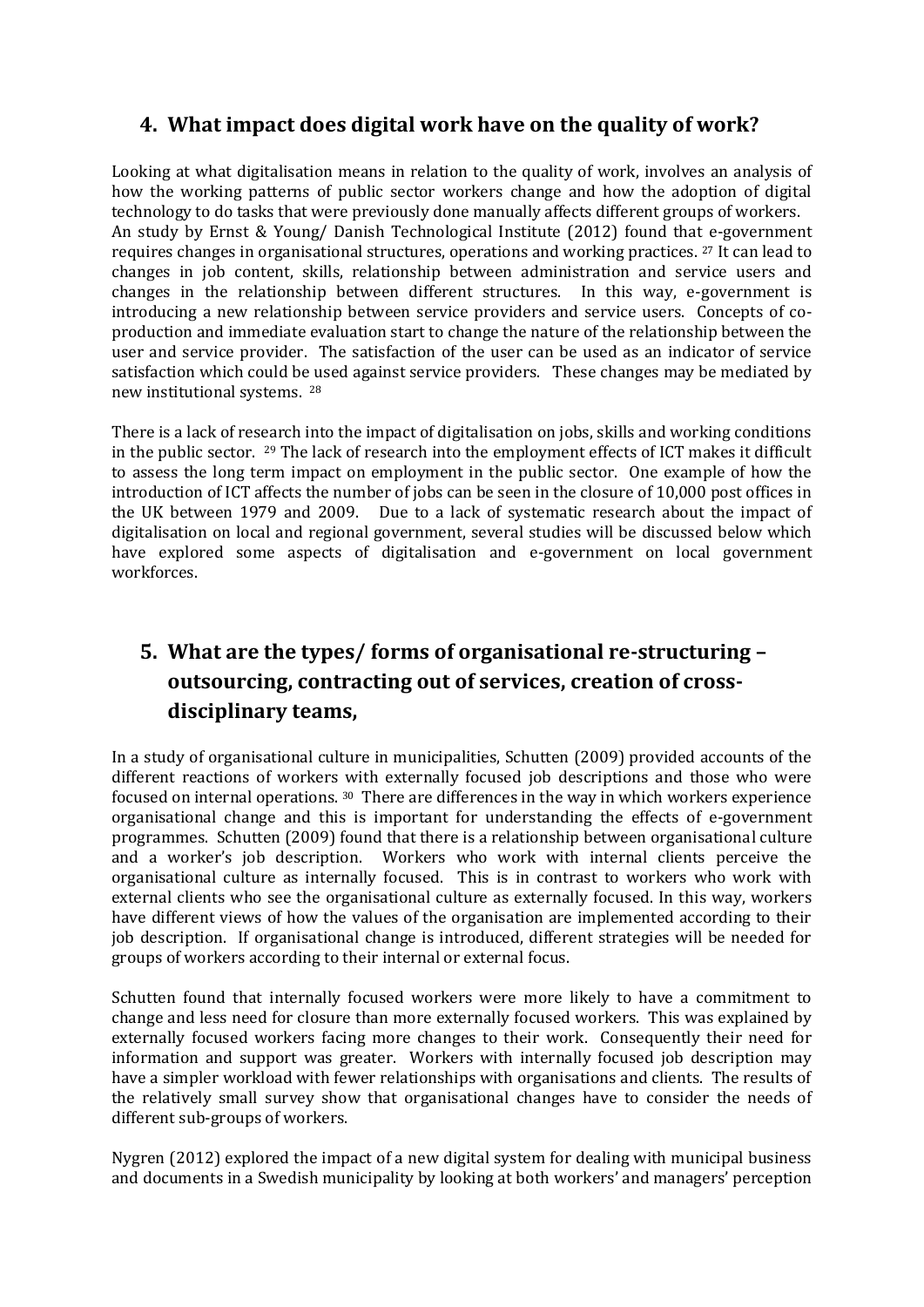of the process. <sup>31</sup> The study looked at the introduction of a new ICT system in the HR department. The research used a narrative method, asking workers and managers to write their own accounts of the process. This study looked at the impact of ICT changes on women and how they felt about the introduction of ICT/ digitalisation. The study found that there were significant differences in the way in which managers and workers perceived the introduction of ICT.

Managers viewed ICT as a neutral activity and also talked about the move from administrative to service work, including changing from telephone to computer work. They saw older women as lacking in computer skills and motivation to address these skills gaps. Although the managers were women, they still used stereotypical views of women, skills and ICT with ICT seen as part of a masculine way of working and older women lacking the enthusiasm to acquire new ICT skills. The workers perceived the changes in work as focused more on loss of personal contact which had been maintained through telephone work. The increased use of computer work made the workers feel undervalued and unable to use their professional skills. ICT creates a greater volume of more monotonous work. In contrast, the managers assumed that a lack of ICT skills made the work too difficult for the workers and that they needed more ICT skills to overcome this problem.

This study showed that when work is changed by ICT/ digitalisation, the new systems are designed so that invisible/ social skills are not needed and the knowledge that the workers have built up is not used. Resistance is a reaction to the deskilling of work and the devaluing of the client-bureaucrat relationship. Workers perceive themselves as active agents before the introduction of digitalisation but as victims after its introduction. Gender, skills and IT become bound together. The implementation of digitalisation needs to consider how to introduce digitalisation "*without making the employees feel powerless, insignificant or socially isolated in order to get employees on board. As part of this it is crucial not to make these feelings feminised*". <sup>32</sup> This would require a more participatory approach to organisational changes. Although there is research into the value of employee participation, there is little research which looks at employee participation in digital changes.

The Framework for Multi-agency Environments (FAME) project in England provided an interesting experience of multi-agency working and the use of Information Communications Technology (ICT). Baines, Wilson and Walsh (2010) examined how local government introduced multi-agency working through the use of ICT.<sup>33</sup> Although FAME was relatively successful in involving partner agencies at a strategic level, it was less successful in "*engaging front-line practitioners, whose usage of the ICT systems after implementation was low*". 34 This meant that the project was only partially implemented on the front line. The interpretation of why this happened was not that staff from different organisational cultures were resistant to change but that many state agencies interact with citizens in different ways and each has its own model of user that can work in a specific context. Attempts to improve the way in which different agencies work together show how different some of the approaches to users actually are. The examples of resistance by front line workers lay in the "*over-integration"* of client information in an IT system that they disliked.<sup>35</sup> The concept of a 'seamless' care facilitated by the integration of policy, practice and technological resources sometimes led to the many practitioner skills and approached being ignored within the system. This implies that the more personalised approaches that come from soft skills need to be incorporated into 'seamless' care.

A similar finding can be seen in the study by Berger (2014), which looked at the experience of introducing mandatory e-government in Denmark. <sup>36</sup> The Danish government passed a Public Digital Post law in 2012 which made it mandatory for citizens to receive electronic messages from the public sector, which were given the same status as paper letters. This study explored the attitudes of clerical staff who were involved in implementing this change. Staff were critical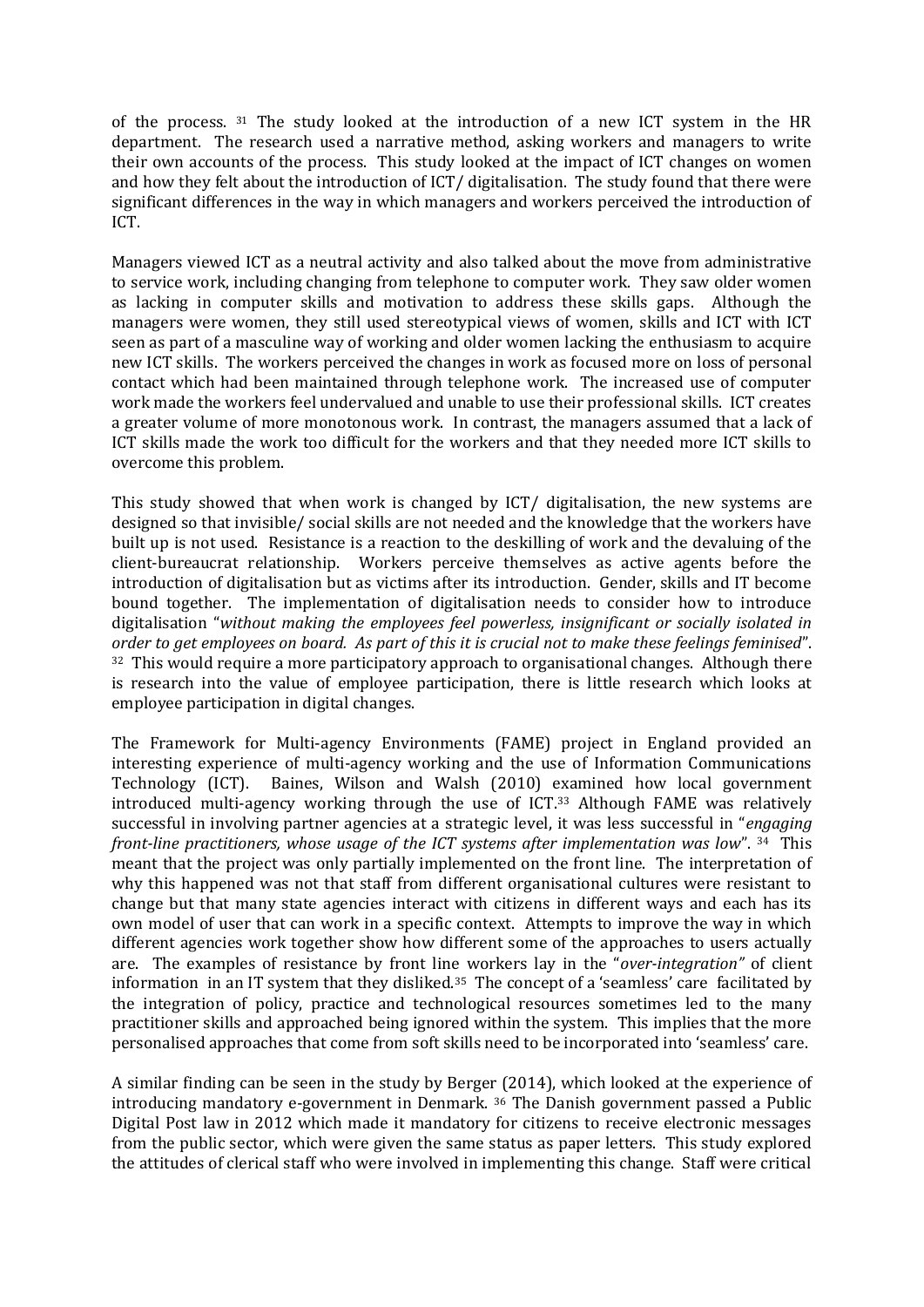of how this change had been implemented in local government, feeling there had been a lack of preparation in relation to procedures, strategies and information provided to staff and citizens. The main finding was that staff were concerned about citizens who did not have access to computers or who were unsure about how to use them, most often older people, people who were unwell and the unemployed. Staff felt unable to solve the problems of their users and this made staff feel that their 'public sector ethos' was under threat. This also increased their workload and reduced the quality of their working life. No longer could they feel that they were helping citizens access services because they were implementing a system that was more complex and created barriers that made access more difficult.

A survey of information culture in three municipalities in Sweden and Belgium found that investment in information systems was not enough if e-government was to result in high quality services, increased transparency and accountability as well as improving local government administrations. The information culture of a municipality has to be strengthened before the new information systems will benefit the organisation. Employees need to be trained in information and records management. If more user-friendly tools and standardised procedures are used, this would reduce personalised systems, resulting in a more integrated IT environment. The study recommended that municipalities invest in electronic archives but more importantly, address some of the staff issues that arise with the introduction of new information systems.<sup>37</sup>

What seems to be emerging is that the workforce is diverse when examining the impact of digitalisation. One example of how diversity should be taken into consideration is in relation to gender. Gender differences impact on how digital technology is viewed but not necessarily in predictable ways. Employers need to have a detailed analysis of how digitalisation is affecting the different parts of the workforce. A second issue is how the introduction of digitalisation affects the way in which workers feel about their work. In the municipal sector, workers are motivated by wanting to help the users of public services. Electronic systems often reduce the amount of face to face or personal contact with service users. This reduces the control that workers have over their labour process and reduces their personal satisfaction of their work.

# <span id="page-12-0"></span>**6. How does this organisational re-structuring influence health and wellbeing at work?**

If the introduction of digitalisation reduces the control that workers have over their labour process, this has implications for their mental and physical well-being. There are several studies which have looked at the impact of organisational re-structuring on the health of workers over time. These will be discussed because they are relevant for a workforce which is experiencing the introduction of digitalisation, which affects the way in which work is organised, the control that workers have over their work and the quality of the services that they deliver.

A ten-year study of organisational downsizing and employees health in ten local authorities in Finland found that downsizing did have an impact on both mental and physical health. 38 There was a strong association between downsizing and reduced self-rated health. The rate of decline of self-rated health was faster in employees who had experienced downsizing. Employees remaining in employment experienced increases in musculoskeletal symptoms. These were more severe immediately after staff reductions. There was also an increase in absences due to musculoskeletal symptoms for two years after the downsizing.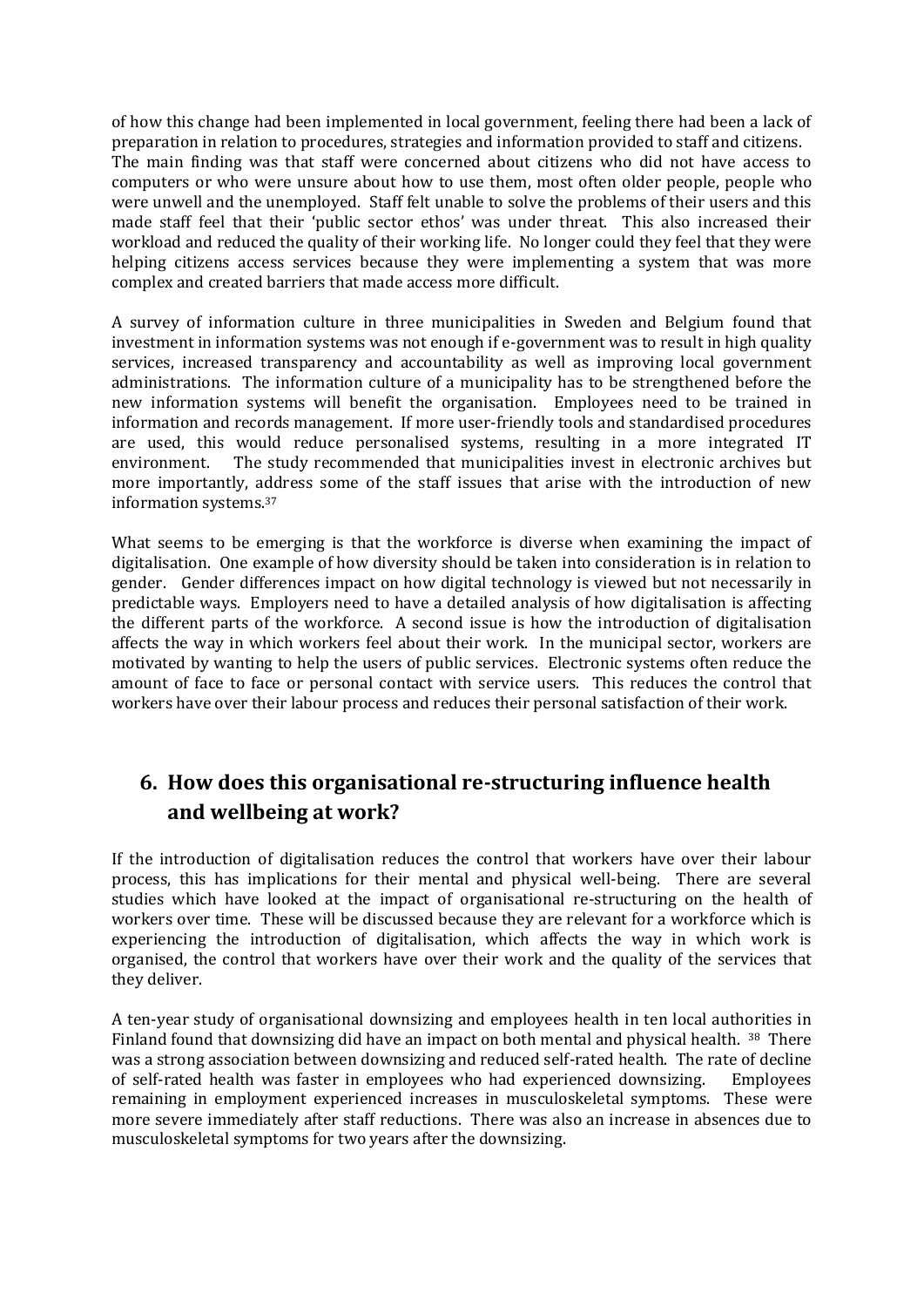There were differences between long term (medically certified) and short term (self-certified) sickness absence. Long term sickness absence rose but short term sickness declined. The decline in short term sickness was interpreted as due to a reduction of absences which were not due to health issues. Similarly, an increase in sickness absence was not found in employees with temporary job contracts because they were the most likely to lose their jobs and so were more likely to attend work when ill, a form of 'sickness presenteeism'. Men who kept their jobs in a downsized organisation was 50% more likely to have a prescription for a mental health problem than men who were in organisations which were not downsized. Women working in downsized organisations were 12% more likely to have a prescription.

The study found that workers in downsized organisations were more likely to suffer from increased mental and physical health problems. There were three mechanisms that help to explain this increase in ill health. Downsizing resulted in:

"(i) alteration in characteristics of work, e.g. job insecurity, job demands, job control;

(ii) adverse effects on social relationships e.g. social support and :

(iii) behaviour prejudicial to health, e.g. smoking, excessive alcohol." <sup>39</sup>

It is the impact of the changes in the characteristics of work that are similar to the introduction of digitalisation.

A recent report on 'Online labour exchanges' or 'crowdsourcing' has highlighted implications of more flexible ways of working for occupational safety and health. <sup>40</sup> Crowdsourcing is defined as the "*process of obtaining needed services, ideas, or content by soliciting contributions from a large group of people, and especially from an online community, rather than from traditional employees or suppliers*." 41 This is a new form of work organisation which is beginning to impact on public, private, high-skill, low-skill, manual and non-manual work. On-line platforms coordinate workers and monitor work being done. Tasks are becoming increasingly standardised. In egovernment, platforms externalise work from the service user. Low skill service workers, such as care workers, are allocated work through digitalised platforms. Smart phone apps allocate work and workers have to report from different locations.

There are extensive occupational and safety health implications for on-line workers. As it is difficult to define where the workplace is, it is difficult to identify who is responsible for equipment and the monitoring of health and safety standards. The extent of employment insurance coverage is uncertain. There are psycho-social risks relating to off-line and on-line work which is linked to the unpredictability and precariousness of on-line work. Although the existing regulations are unsuited to these new ways of working, it is expected that new forms of regulation will emerge which fit into this new working environment.

A Finnish study (2014) which looked at the future of work identified a range of occupational health problems that emerge from using information communications technologies more frequently and the resulting changes in the way in which work is organised. <sup>42</sup> There is a change from face-to-face communities working in the same space to networked communities operating across space, with people operating in many different relationships. Supervisory and managerial work is beginning to be scattered across different work communities. There are a growing number of organisational changes taking place which create stress among the workforce. The bonds that have previously linked people to a workplace have become more complex and often link an individual worker to one or more workplaces. This can create stress among workers which can be a cause of ill-health. Increasingly workers' careers are influenced by mobile communities and this may mean that they have several forms of employment, including operating as an entrepreneur. These multiple forms of employment will require new forms of institutional structures and regulation. This creates uncertainty for the individual worker.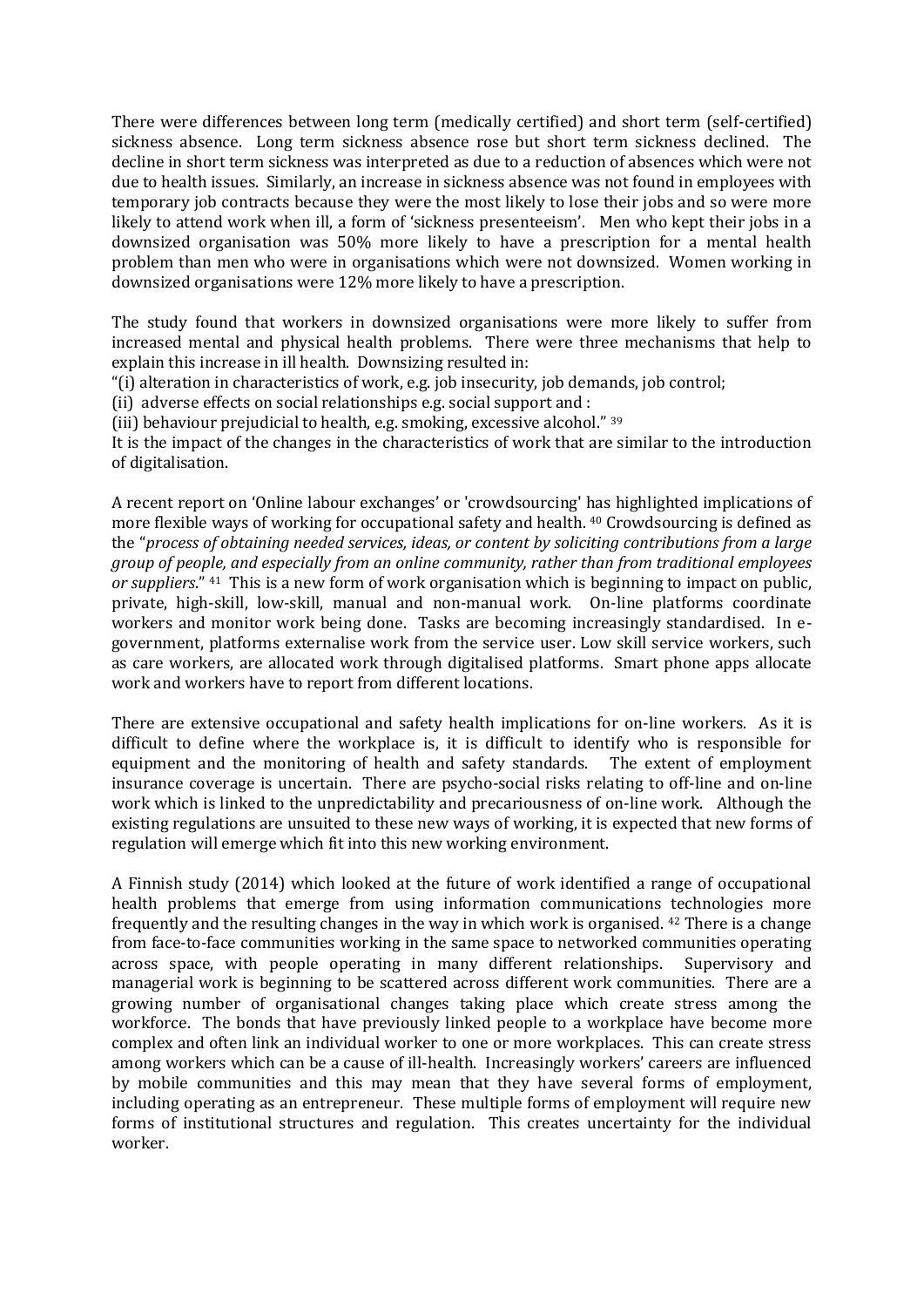# <span id="page-14-0"></span>**7. Trade union responses to digitalisation**

Two case studies of trade union responses to digitalisation were presented at the seminar held on 21 September 2015. The findings are set out below.

## <span id="page-14-1"></span>**FNV policy on digitalisation in progress - Netherlands Marta Rogers**

There are extensive changes taking place in public services. Decentralisation and regionalisation are still in process and there are increasing competing demands from the outside world. Politicians have different views about how public services should be delivered and funded.

At provincial level, there has been a decline in employment as a result of regionalisation and decentralisation through task reduction. There are 10,000 full time employed, of whom 4,800 women. 2.5% of total wage costs is spent on education. The average age of workers is 48 years, with 39 years as the average age of entering employment.

At municipal level, there are 157,980 people employed with 130,000 employed full-time. There has been a 12% decline in employment over the last five years. A future decline of 6% is expected. Employers spent about  $\epsilon$ 965 per worker on education but 66% of the municipalities have no strategic human resources policy. The average age of a municipal civil servant is 48 years. The overall impact of decentralisation is that more tasks are expected to be delivered on a reduced budget. Social services and tax collection are now organised at a regional level.

Water boards /authorities have increased the number of staff by 4.6%. There has been an increase in the average age of staff of 1.3 years to 47.8 years. Although staff recruitment has remained stable, there has been a reduction in staff leaving from 4.7%/year to 3.8%/year. The majority of employees that leave are over 60 years. There has been a decrease in open vacancies but an increase in employees moving through the organisation from 4.5% to 8.5%. There has been an increase in the number of interns (from 5.4% to 6.3%) and trainees (from 0.3% to 0.4%). The number of organisations that have implemented strategic HR planning has increased from 46% to 63%. 5% of the employees in the sector received career counselling. Sickness absence decreased slightly from 4.2% to 4.1%.

There are several consequences of digitalisation which include:

- Decline of employment
- Change in responsibilities/accountabilities
- Change in work-processes/workflow
- Change in content of the job
- Change in work environment
- Change in job requirements (competencies)

The FNV has several ways of providing support to workers going through these changes. The Workers' Council provides advice on reorganisation and redundancies. There are special collective arrangements for workers to increase the employability of employees. Workers are given 24 months to find another job. Coaching or outplacement services are provided with pay and after that unemployment benefits are paid by the employer. FNV recommends that workers should be made aware of how to maintain their employability and the need for education and personal development to enable them to take up future job opportunities. Managers should get workers to reflect on the next steps in their careers as part of their performance appraisal meeting.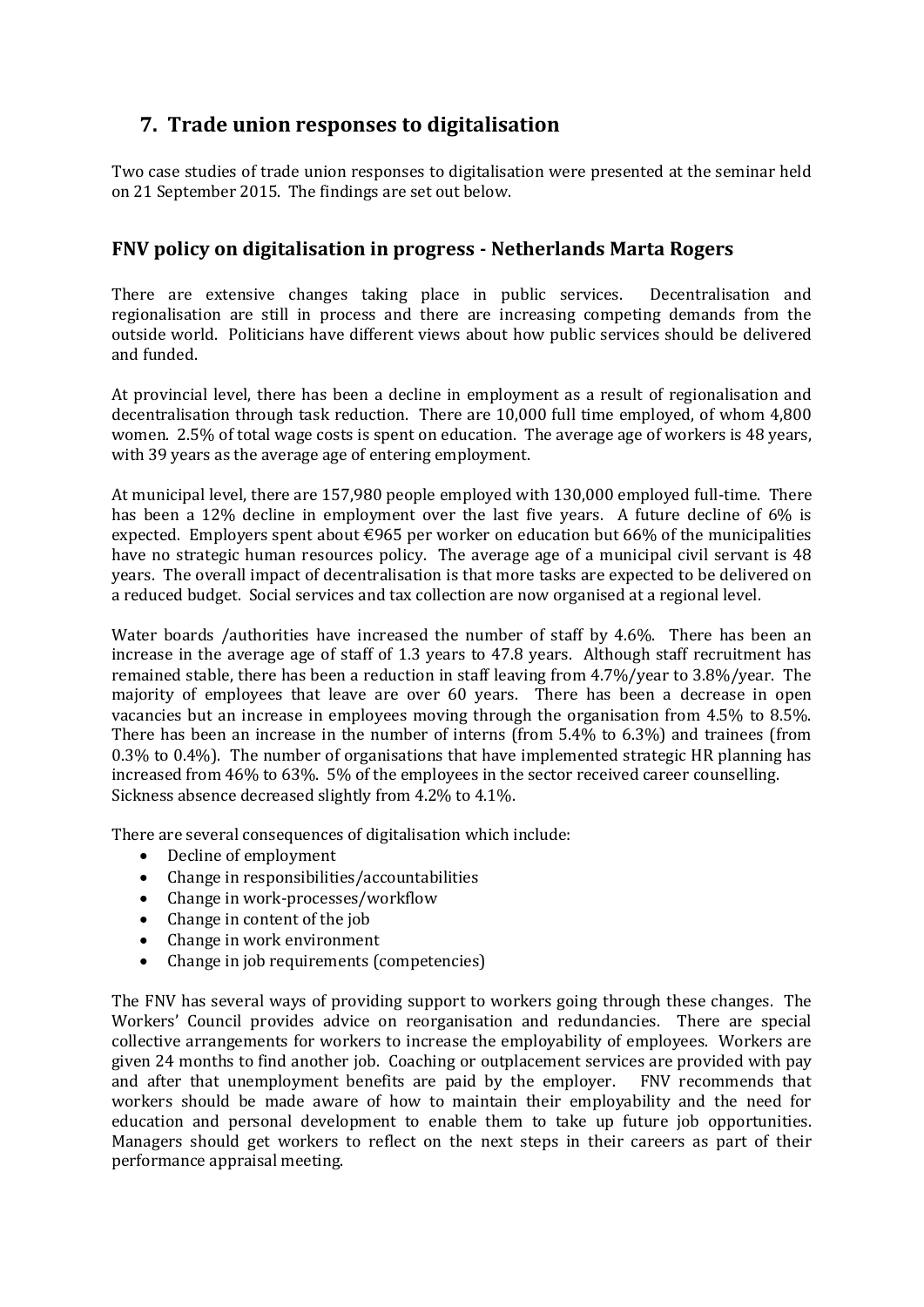### <span id="page-15-0"></span>**Vision – Sweden Anneli Hagberg**

Vision is the Swedish Union of Local Government Officers which organises white-collar workers employed by the municipalities and county councils, or companies owned by them, or the church. Based on a belief that good working conditions for people working in the welfare sector contributes to good business and high quality well-being, the 2014 Vision Congress agreed that its goals should be: to work towards creating conditions for the welfare sector to be "an innovation friendly workplace", which would make better use of employees' skills and thus contribute to being an attractive employer. Another goal was to work towards the creation of a good digital work environment.

There is a need for innovation to solve existing problems in the Welfare system. As a pro-active union, Vision wants to be involved in shaping the future of welfare. There are a wide range of factors which will have a fundamental influence on the business environment in the future. These range from globalisation, expanded urbanisation, changing demographic structures, migration to technology and digitalisation. In order to meet these challenges in the delivery of welfare services, changes in the way in which professions operate and the roles that they perform will be needed. The expectations of both service users and services providers will also change.

Vision defines innovation in several ways. It can involve processes to develop new services and methods that improve quality, efficiency and usability. Innovation can capture new perspectives on old problems, so changing the design and delivery of services. It can identify opportunities in new technology and new work methods, contributing to an innovation-friendly workplace. Vision focuses on the potential of its members to develop creative solutions and innovative thinking. The advantages of employee-driven innovations is that they bring participation and influence for the employee. There is a great potential for employees to use their professional knowledge, experience and skills to improve in their work. Employees are creative and they want to learn and develop. Professionals will have to constantly evolve to address the challenges of the future.

From the perspective of an employee, there is the potential for developing creative solutions and innovative thinking. Workers are expected to have an 'innovative mentality' but what sort of rules and systems do they want and how do they like to be managed. How do workers define a good job? It may be a job where the worker wants to stay. Understanding how workers view their work and what they value in it are important if workers are to contribute to new ways of working and delivering services. Work culture should help workers to contribute to new ideas and to think outside existing structures and forms of services delivery. From the management perspective, there should be an open working environment which supports managers in leading and developing innovations. Innovation-friendly workplace can be supported through the use of innovation networks, an 'Innovation Bank', a checklist and case studies and specific examples to show how innovation can be nurtured in the workplace.

Vision has chosen several approaches to encourage innovation. It is taking a pro-active role and trying to: ensure that managers and employees are given the opportunity and the space to work with innovations; ensure that there is a work environment that embraces creativity and open climate and; ensure that the employer has management systems, methods, and support for innovation. This is the strategy for enabling workers to contribute to the design of future prosperity.

In discussion, several issues were raised about how to digitalise public services. The right legislative environment has to be created. Investment in infrastructure has to be a priority.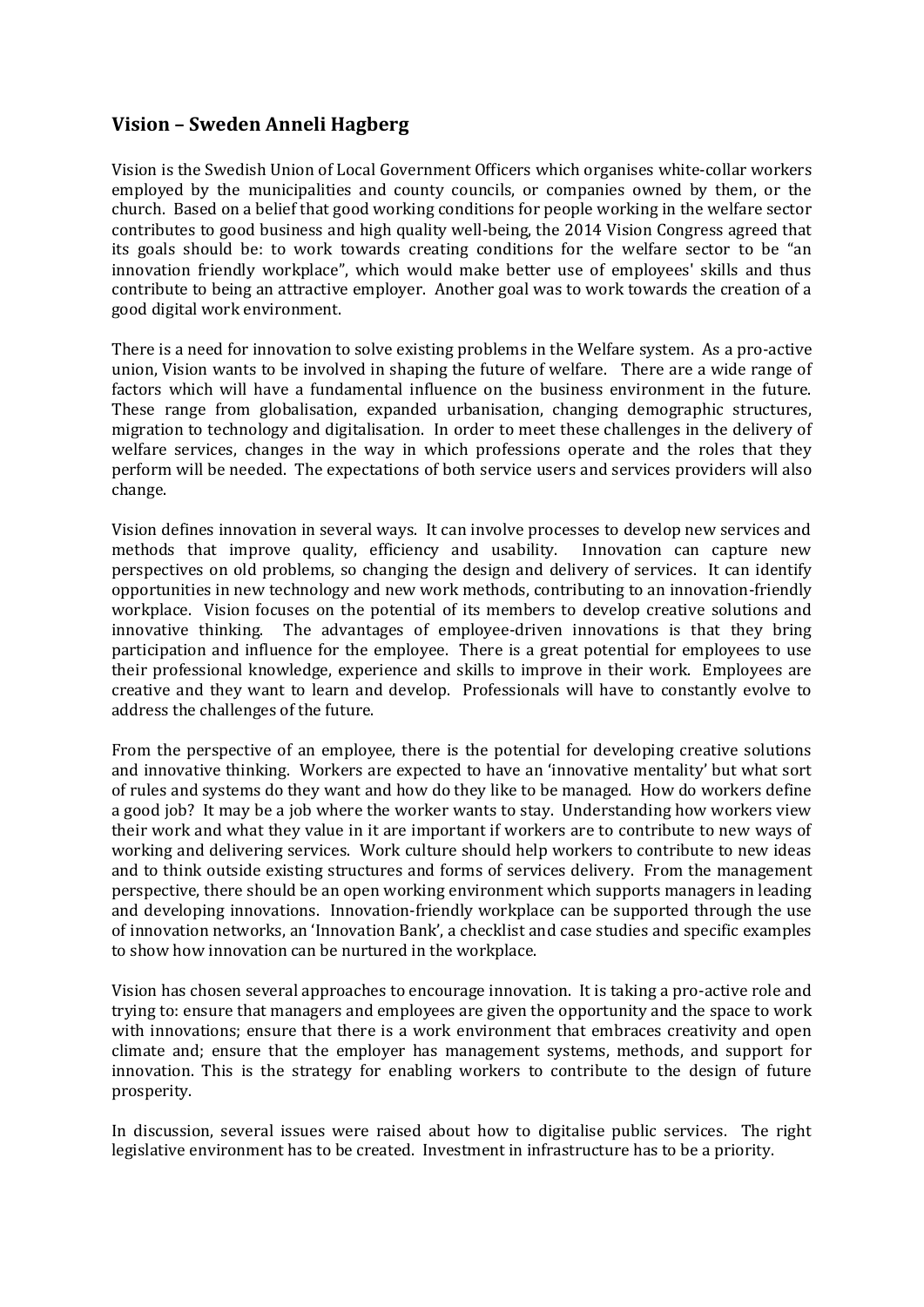A holistic, integrated view of public services and a locally rooted process also helps to make the needs of users central to the process. A greater understanding of "digital poverty" is needed so that measures to support people without broadband connections and computers can be put in place. In rural areas, where it is most difficult to get access to broadband, more flexible rules about state aid are needed. How can local authorities find funding for digitalisation?

Although digitalisation offers more opportunities to work at home, which can benefit some workers, it is unclear who is responsible for working conditions at home. Working at home changes the way in which people interact at work.

Increasing dependence on computer systems for allocation of work, leave and other benefits is raising questions about how much responsibility should be given to a computer and who is ultimately responsible. Allocating decisions to a computer software package is avoiding political decisions about resource allocation.

The discussion triggered by these presentations focused on the occupational health costs of digitalisation. A recurring comment from workers affected by digitalisation and the organisational changes that result from it was that it resulted in the "lack of own working place". This indicates that the different ways in which digitalisation affects the workplace can impact on the mental and physical health of workers. In Belgium there has been a 32% increase in musculo-skeletal conditions among workers. This increase can be explain by two major structural changes that affect the quality of work, which contribute to musculo-skeletal conditions: a) changes in organisation with increasingly time based competition between workers but no change in autonomy, b) changes in work status and labour regimes. <sup>43</sup>

## <span id="page-16-0"></span>**8. What role does social dialogue play in the change processes?**

This paper has argued that in order to appreciate the impact of digitalisation on employees health, it requires a review of studies which show a) how digitalisation has affected the sense of control over the work process and b) how a lack of control over work can affect the health of both men and women. An EU study, the 'Health Impact on Restructuring on Public Employees and the role of social dialogue' provides useful recommendations on the role of social dialogue on organisational restructuring. In a study of the Salo Region Municipal Merger in Finland, there was extensive preparatory work with both trade unions and managers. Working parties, with both trade unions and managers, were set up in every municipality involved. Involvement of staff at all levels and stages of mergers have been found to be one the most important elements of good practice. Support, fairness and transparency were important principles that informed the merger process with different types of support and information offered to employees and managers.

If these principles are applied to the introduction of digitalisation and e-government, they show that:

- The introduction of digitalisation has to be an open and transparent process;
- Different types of information have to be provided to employees and managers at all levels;
- There has to be enough time to consult and explain the strategy to all municipal employees and to service users;
- The impact of digitalisation on the control over the labour process has to be monitored;
- Monitoring of sickness absence and wellbeing at work has to be monitored
- Adequate training has to be provided, not just in ICT but in the implications for soft skills;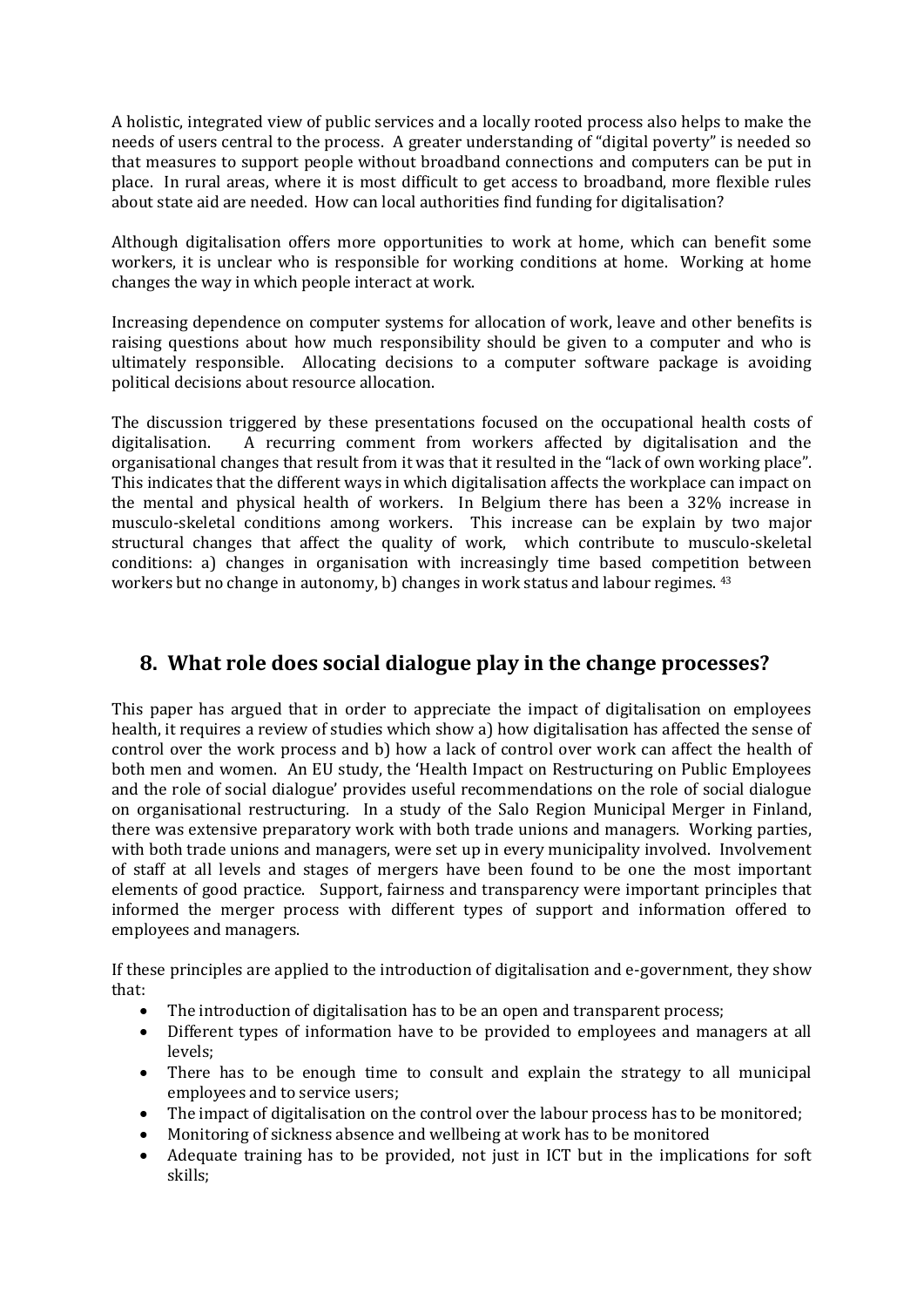Monitoring and evaluation of the implementation process should be put in place from the beginning of the process and should look at different groups within the workforce, not assuming that the workforce is homogenous.

# <span id="page-17-0"></span>**9. Conclusion**

Digitalisation and the introduction of e-government is going through a development process in most European countries at federal, regional and local levels. Digitalisation has the potential to introduce new public services which meet the needs of groups which have not been met before as well as to deliver existing public services more effectively. However, the impact of new ways of working and new work processes can result in workers losing control over their work and their sense of satisfaction in their work.

### <span id="page-17-1"></span>**Recommendations**

It is recommended that employers and trade unions:

- 1. Explore the changes to the work process caused by digitalisation;
- 2. Consider the information and training needs for workers at different stages in the implementation process and for different groups within the workforce;
- 3. Identify how workers feel about the loss of personal/ telephone contact with clients after the introduction of digital systems;
- 4. Monitor the incidence of muscular-skeletal conditions in the workplace;
- 5. Monitor the incidence of psycho-social conditions in the workplace;
- 6. Implement monitoring of sickness absence after the introduction of digital systems;
- 7. Identify examples of good practice in the implementation of digitalisation;
- 8. Facilitate the sharing of good practice.

Jane Lethbridge 2 September 2015 [j.lethbridge@gre.ac.uk](mailto:j.lethbridge@gre.ac.uk)

<sup>&</sup>lt;sup>1</sup> <http://culturedigitally.org/2014/09/digitalization-and-digitization/#sthash.A8ysVEXV.dpuf>

 $2 \times 2$  Katz et al (2014) Using a digitalization index to measure the economics and social impact of digital

agenda,info 16(1): 32-44<br><sup>3</sup> (Silcock, 2001) in Baines, Wilson, Walsh, 2010 – 'Framework for Multi-agency Environments' – one of 22 projects to support the delivery of local e-government in England<br><sup>4</sup> UN (2014) UN survey e-government [http://unpan3.un.org/egovkb/Portals/egovkb/Documents/un/2014-](http://unpan3.un.org/egovkb/Portals/egovkb/Documents/un/2014-Survey/E-Gov_Complete_Survey-2014.pdf)

[Survey/E-Gov\\_Complete\\_Survey-2014.pdf](http://unpan3.un.org/egovkb/Portals/egovkb/Documents/un/2014-Survey/E-Gov_Complete_Survey-2014.pdf)<br><sup>5</sup> Teiu C M (2011) The impact of the financial crisis on European e-government <u>CES Working Papers</u> 3 : 429-

<sup>439,</sup>

o[n www.ceeol.com.](http://www.ceeol.com/)

<sup>6</sup> Georgescu, M., Georgescu, I. (2008) Do We Need a Powerful E-Government? , Communications of the IBIMA Volume 5[, www.ibimapublishing.com/journals/CIBIMA/volume5/v5n30.pdf.](http://www.ibimapublishing.com/journals/CIBIMA/volume5/v5n30.pdf)

<sup>&</sup>lt;sup>7</sup> European Commission (2015) Communication from the Commission to the European Parliament, the Council, the European Economic and Social Committee and the Committee of the Regions

A Digital Single Market Strategy for Europe {SWD(2015) 100 final} Brussels, 6.5.2015 COM(2015) 192 final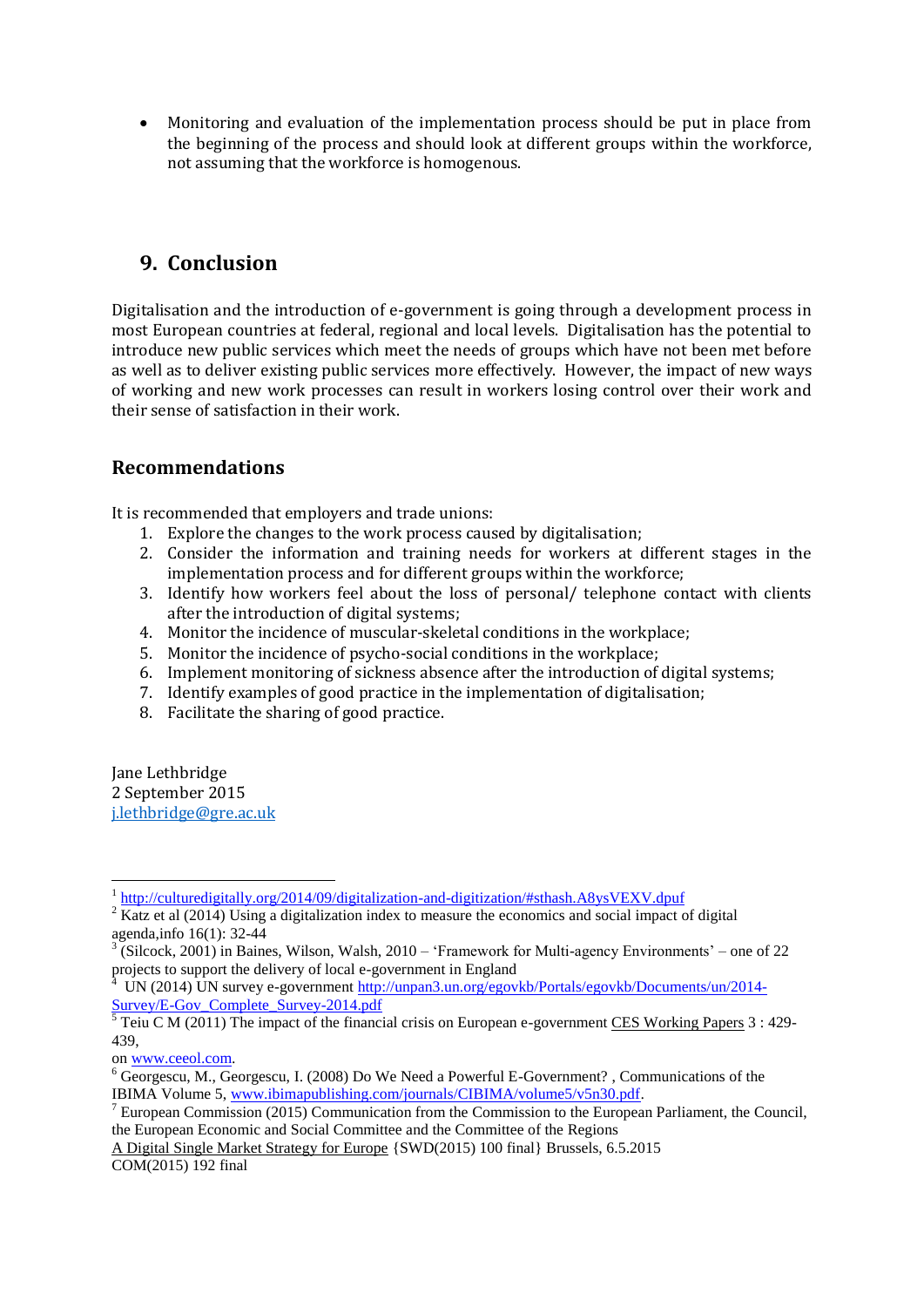<sup>8</sup> Workshop on the new EU e-government Action Plan 2016-2020 [http://ec.europa.eu/digital](http://ec.europa.eu/digital-agenda/en/news/workshop-new-eu-egovernment-action-plan-2016-2020)[agenda/en/news/workshop-new-eu-egovernment-action-plan-2016-2020](http://ec.europa.eu/digital-agenda/en/news/workshop-new-eu-egovernment-action-plan-2016-2020)

<sup>9</sup> Ernst & Young and Danish Technological Institute (2012) E- government and the reduction of administrative burden' SMART 2012

<sup>10</sup> Ernst & Young and Danish Technological Institute (2012) E- government and the reduction of administrative burden' SMART 2012

 $11$  European Commission (2004) Communication from the Commission to the Council, the European Parliament, the European Economic and Social Committee and the Committee of the Regions e-Health - making healthcare better for European citizens: An action plan for a European e-Health Area {SEC(2004)539}

 $\frac{12}{12}$  EU (2012) Digitalising public services Putting ambition into action Benchmark report p.8

 $^{13}$  EU E-government factsheets (2015) Estonia, France, Italy

1

<sup>14</sup> Office for National Statistics, Internet Access 2010, published online August 2010 cited in NAO (2011) Information and Communications Technology in Government

 $\frac{15}{15}$  Comptroller & Auditor General (2011) Digital Britain Two: Putting users at the heard of government's digital services National Audit Office (NAO) Report prepared under Section 6 National Audit Act 1983

<sup>16</sup> Bonsón, E., Torres, L., Royo, S. and Flores, F. (2012) "Local e-government 2.0: Social media and corporate transparency in municipalities", Government Information Quarterly, vol. 29, no. 2, pp. 123-132

<sup>17</sup> EU (2012) Digitalising public services Putting ambition into action Benchmark report

<sup>18</sup> UN (2012) E-government survey [http://www.slideshare.net/undesa/united-nations-egovernment-survey-2012-](http://www.slideshare.net/undesa/united-nations-egovernment-survey-2012-12023033) [12023033](http://www.slideshare.net/undesa/united-nations-egovernment-survey-2012-12023033)

 $\frac{19}{19}$  Danish Government (2011) e-government strategy The digital path to future welfare

<sup>20</sup> Danish Government (2011) e-government strategy The digital path to future welfare <sup>20</sup> Danish Government (2011) <u>e-government strategy The digital path to future welfare</u> <sup>21</sup> https://joinup.ec.europa.eu/.../eGov%20in%20DK%20-%20June%20201...

<sup>22</sup> Danish Government (2011) e-government strategy The digital path to future welfare <sup>23</sup> [https://www.oecd.org/governance/observatory-public-sector-](https://www.oecd.org/governance/observatory-public-sector-innovation/innovations/#?hf=10&b=0&sl=opsi&q=Country%3A(dk)&s=desc(document_lastmodifieddate))

[innovation/innovations/#?hf=10&b=0&sl=opsi&q=Country%3A\(dk\)&s=desc\(document\\_lastmodifieddate\)](https://www.oecd.org/governance/observatory-public-sector-innovation/innovations/#?hf=10&b=0&sl=opsi&q=Country%3A(dk)&s=desc(document_lastmodifieddate))<br><sup>24</sup> ay a severnment Greetie) eu e-government Croatia)

<sup>25</sup> Teiu C M (2011) The impact of the financial crisis on European e-government CES Working Papers 3 : 429-43[9 www.ceeol.com.](http://www.ceeol.com/)

<sup>26</sup> [http://www.computerweekly.com/news/2240114326/EC-proposes-a-comprehensive-reform-of-data](http://www.computerweekly.com/news/2240114326/EC-proposes-a-comprehensive-reform-of-data-protection-rules)[protection-rules](http://www.computerweekly.com/news/2240114326/EC-proposes-a-comprehensive-reform-of-data-protection-rules)

 $^{\overline{27}}$  Ernst & Young/ Danish Technological Institute (2012) Final Report: Study on eGovernment and the Reduction of Administrative Burden (SMART 2012/0061) [https://ec.europa.eu/digital-agenda/en/news/final](https://ec.europa.eu/digital-agenda/en/news/final-report-study-egovernment-and-reduction-administrative-burden-smart-20120061)[report-study-egovernment-and-reduction-administrative-burden-smart-20120061](https://ec.europa.eu/digital-agenda/en/news/final-report-study-egovernment-and-reduction-administrative-burden-smart-20120061)

<sup>28</sup> Kirov V. (2015) Literature Review on the "Digitalisation and Public Services" Brussels: EPSU p.46

 $29$  Kirov V. (2015) Literature Review on the "Digitalisation and Public Services" Brussels: EPSU p.46

 $30$  Schütten, M. (2009) E-government in municipalities : the relationship between organizational culture, need for closure and commitment to change <http://essay.utwente.nl/59568/>

 $31$  Nygren K. G. (2012) Narratives of ICT and Organisational change in Public Administration Gender, Work and Organisation 19(6): 615-630

Nygren K. G. (2012) Narratives of ICT and Organisational change in Public Administration Gender, Work and Organisation 19(6): 628

Baines S., Wilson R., and Walsh S. (2010) Seeing the full picture? Technologically enabled multi-agency working in health and social care New Technology, Work and Employment 25(1):19-33.

<sup>34</sup> Gannon-Leary P., Baines S., and Wilson R. (2006) Collaboration and Partnership: A review and reflections on a national project to join up local services in England Journal of Interprofessional Care 20(6):665-674

<sup>35</sup> Baines S., Wilson R., and Walsh S. (2010) Seeing the full picture? Technologically enabled multi-agency working in health and social care New Technology, Work and Employment 25(1):19-33.

<sup>36</sup> Berger J.B. (2014) 'Mandatory e-government has arrives: a silent protest from staff calls for the committed scholar – resistance must never be futile'. Paper presented at the  $25<sup>th</sup>$  Australasian Conference on Information Systems 8-10<sup>th</sup> December 2014 Auckland, New Zealand

 $37$  Svard P. (2014) Information culture in three municipalities and its impact on information management amidst e-government development International Federation of Library Associations and Institutions 40(1): 48-59

 $38$  Vahtera J. and Kivimaki M. (2010) Organisational downsizing and employee health. Lessons learned from the Finnish 10 town study in Health in re-structuring (HIRES) Recommendations, National Responses and Policy Issues in the EU DG Employment pp.185-194

Vahtera J. and Kivimaki M. (2010) Organisational downsizing and employee health. Lessons learned from the Finnish 10 town study in Health in re-structuring (HIRES) Recommendations, National Responses and Policy Issues in the EU DG Employment pp.192